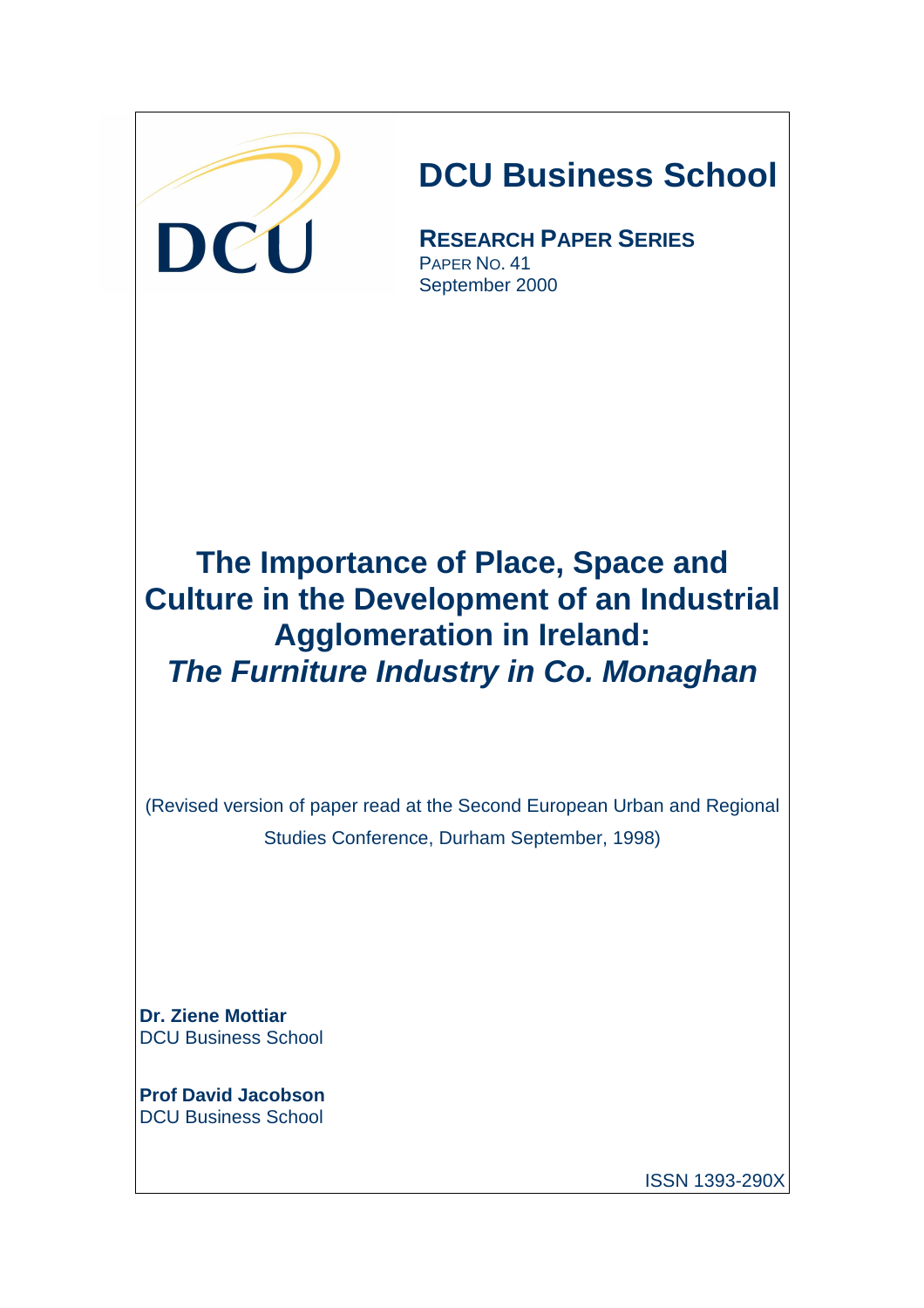## **THE IMPORTANCE OF PLACE, SPACE AND CULTURE IN THE DEVELOPMENT OF AN INDUSTRIAL AGGLOMERATION IN IRELAND: The Furniture Industry in Co. Monaghan**

#### **ABSTRACT**

This article examines place, space and culture as factors in the development of industrial agglomerations. We argue that they are important concepts for industrial analysis which have, in part, been omitted by traditional neo-classical economists. We show the applicability of the framework in an investigation of the wooden furniture industrial district in County Monaghan, Ireland. The conclusion is that geographical location and concentration, external linkages with markets and suppliers, and the local entrepreneurial culture or professional milieu all provide pointers to the understanding of this industrial development. We briefly suggest that this conclusion may also apply to global industries.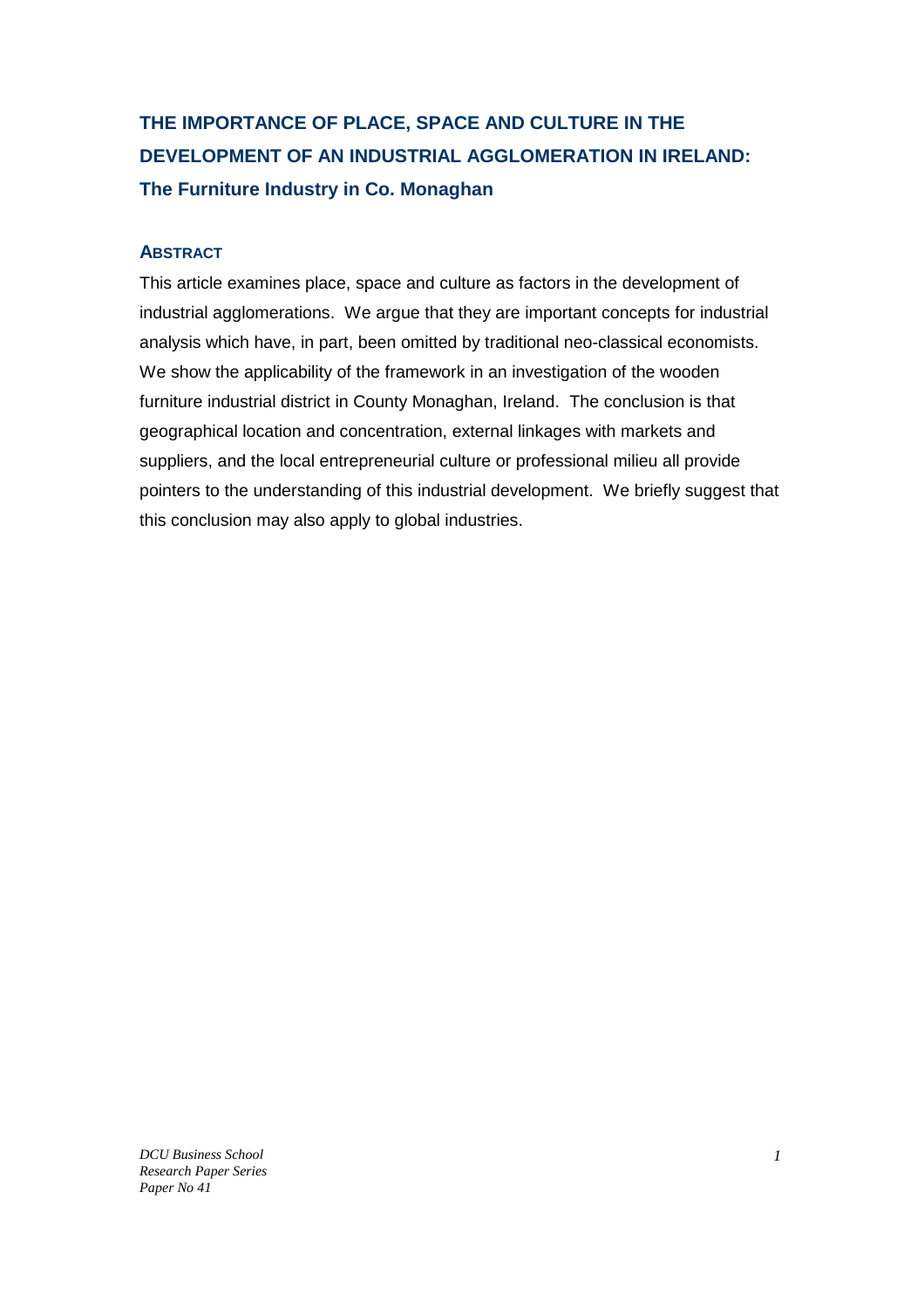#### **INTRODUCTION**

This paper outlines some of the reasons why the issues of place, space and culture have been omitted from mainstream economic research and presents industrial district research that incorporates the importance of all three factors. In this paper place relates to the local area in which firms are located, space is the wider arena within which firms produce (this can be national or international depending on the firms), and culture encompasses the important links between firms and society and the nature of the social milieu. The second part of the paper provides a case study which outlines the importance of each of these three factors and shows the need for broad ranging regional research. In the conclusion, we show the relevance of the approach for other industries.

Place, space and culture are not issues that have traditionally been studied by economists. The primary reason for this is the predominance in economics of neoclassical theories. Among the foundation stones of neo-classical theory is methodological individualism; the individual consumer and the decision maker in the individual firm and their rational choices are of primary concern. Theory with such underlying assumptions will, as Dosi (1995) points out, tend to select units of analysis very different from those of 'purely "functionalist" or holistic theories of collective dynamics<sup>1</sup>. For methodological individualism, society and culture can be ignored - except, perhaps, as results.

Other writers also call for a departure from neo-classical assumptions. Granovetter (1985, p.482) argues that 'the behavior and institutions to be analyzed are so constrained by ongoing social relations that to construe them as independent is a grievous misunderstanding'. Grabher (1993, p.4) similarly writes of the embedded firm which he defines as one in which 'economic actions and outcomes like all social action and outcomes, are affected by actors' dyadic relations and by the structure of the overall network of relations'. According to Granovetter, some efforts have more recently been made by economists to include society and its influence in their analysis. He would argue that many have now gone to the other extreme and have become 'over-socialized', expecting dominant social values to determine the economic behaviour of individuals.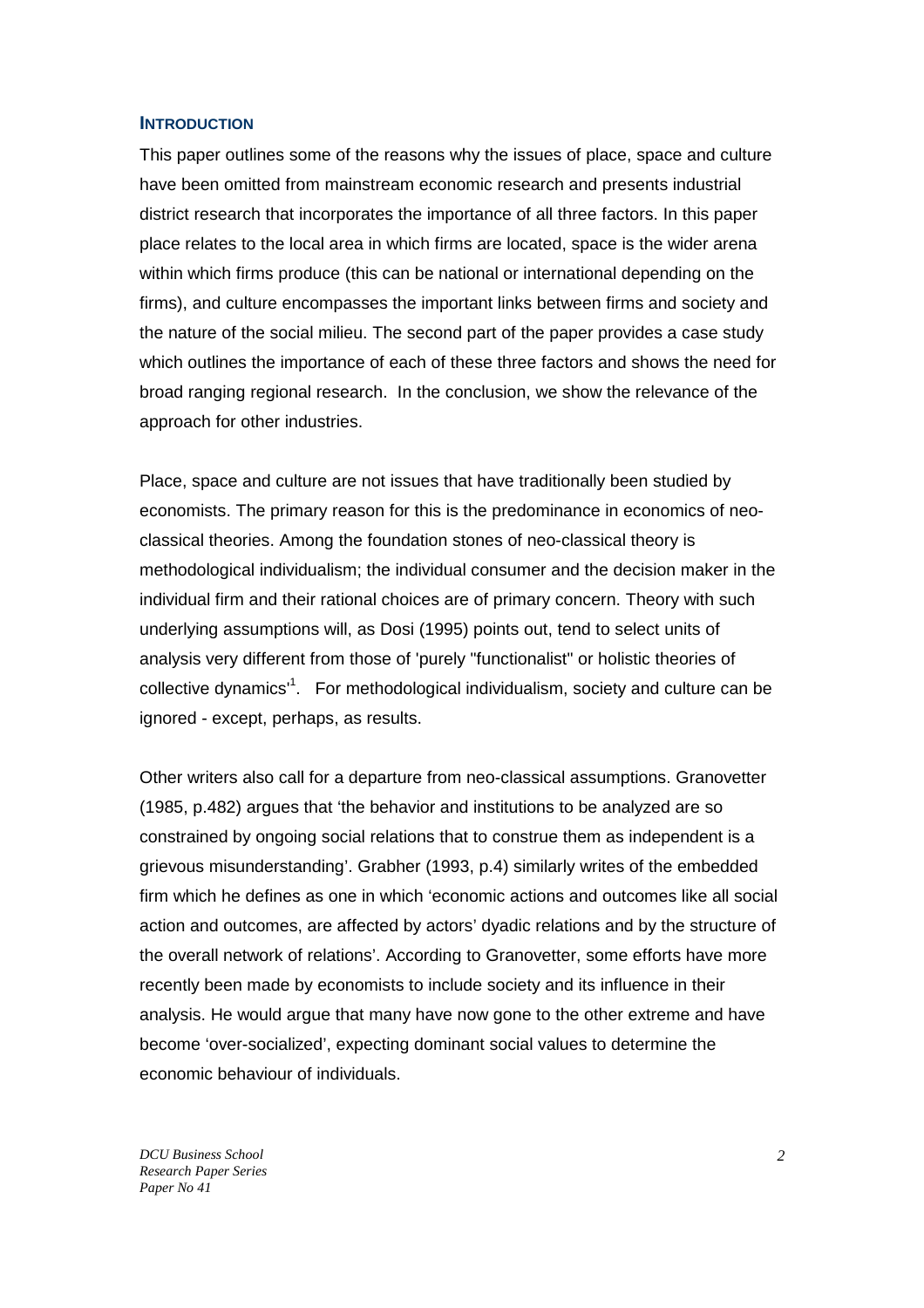There are some recent examples of economic studies which incorporate various aspects of social interaction, such as trust, without being 'over-socialized'. Lorenz (1999), Semlinger (1991) and Sako (1992) all show that trust, although not a calculable factor in economic interactions, has an important impact on relations between firms. It can, for example, improve quality of product and rate of innovation (Lorenz, 1988). The implication of the focus on trust is that individual behaviour that is influenced by social factors becomes defined as rational whereas the same behaviour in the absence of trust would not be seen as such. Asymmetric information and bounded rationality which may make transactions difficult are offset by trust. A sub-contractor may not have all the information that the client firm has, and may in some situations have appropriate concern about the fulfilment of the contract, but, where there is trust between the parties, then such concerns are obviated. In a region where there is a social milieu which encourages trust, firms will rationally incorporate this into their decision making.

Other important aspects of traditional neo-classical economics which preclude the study of place are the assumptions of constant returns to scale and perfect competition. Increasing returns to scale at the level of the plant provides an incentive for producers to concentrate their activity. According to Krugman: 'Unexhausted economies of scale at the level of the firm necessarily undermine perfect competition; and in the 1950s and 1960s there were no tractable models of imperfect competition'. He goes on to state that 'the reason why [spatial economics] has finally made it into the economic mainstream is therefore obvious: imperfect competition is no longer regarded as impossible to model' (1998, p.163). It is notable that his definition of spatial economics is 'where economic activity takes place and why' features of what we have called place. Krugman appears to be referring to the location of a single large firm. Using Marshall's distinction between internal and external economies of scale suggests the extension of this argument to groups of firms.

A group of researchers and academics which we may classify as Economic Geographers has opened up the issues of place, space and culture, perhaps most obviously in the theory of industrial districts. Industrial districts are 'geographically defined productive systems, characterised by a large number of firms that are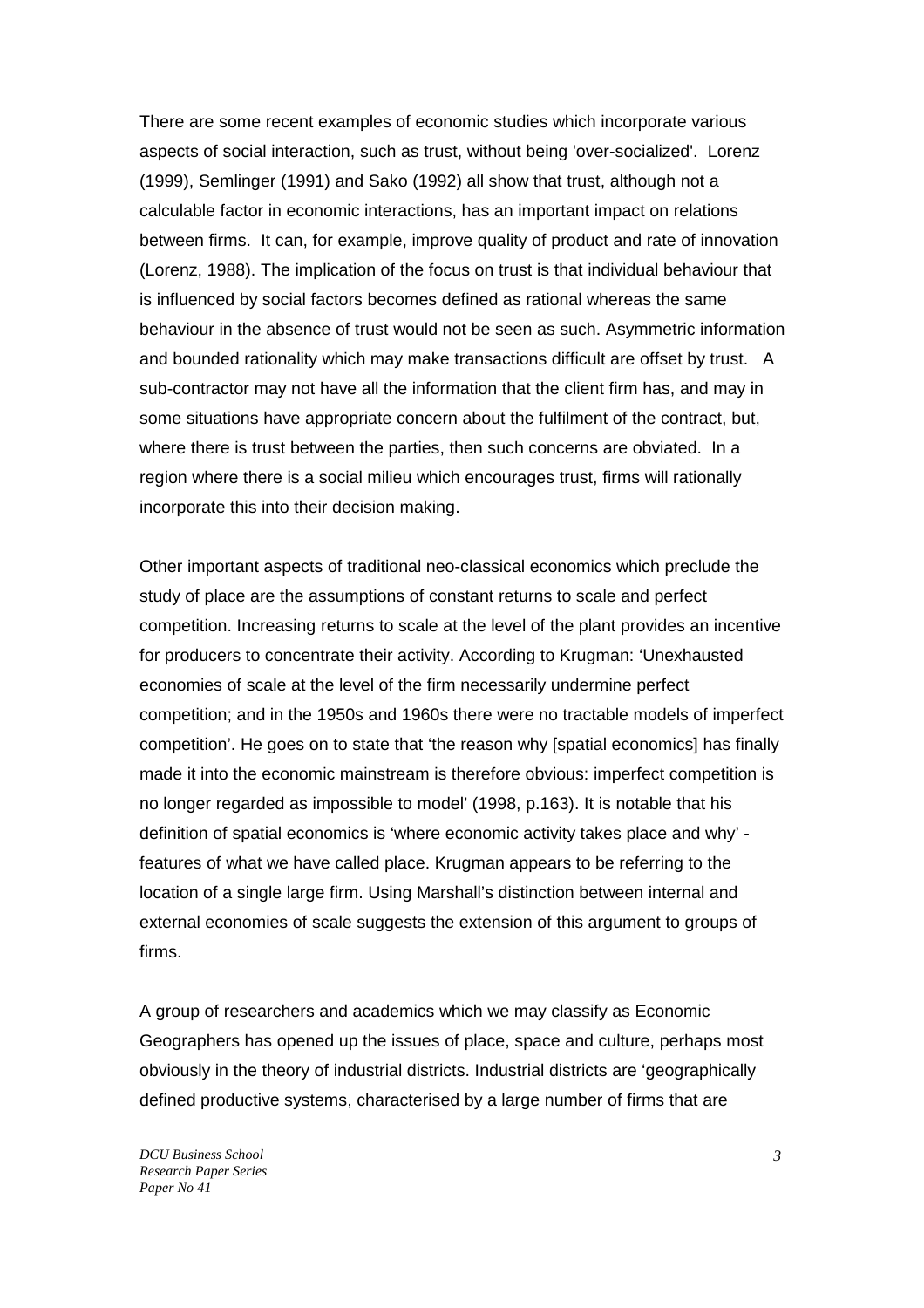involved at various stages, and in various ways, in the production of a homogeneous product' (Pyke et al 1992, p.2). It is clear that geographical concentration is primary in the description of an industrial district.

The concept of an industrial district was first presented by Marshall in the late nineteenth century in his studies of regions such as Staffordshire in England. However the term industrial district is now most closely associated with spatial concentrations of industries in the 'third Italy'. The third Italy is a region which researchers in the 1970s recognised as experiencing much more rapid growth than the rest of the country and continuing growth or stability during periods when, in particular, the industrialised north of Italy experienced downturns. It is also this research in the 1970s that introduced the importance of cultural aspects, or what became known as a social milieu, in the development and success of these districts. A social milieu is a strong community of individuals, families and firms which is bound together by a 'socio-cultural identity and trust' (Schmitz, 1993, p.26). According to Becattini (1990, p.102-114) 'there is a network of values and institutions which is invisible to the economist, but quite visible to the sociologist and the anthropologist, and which holds society together and makes it a sort of community'. Often what it is that binds these communities together has been identified as a common background or belief, for example a regional political consensus. All this makes for intense interaction, both co-operative and competitive, among the firms in the district, based on high levels of trust. This is an example of what has been called the "associational economy" (Cooke and Morgan, 1998).

In the 1980s this work was brought to an English speaking audience through the writings of Piore and Sabel (1984); in the 1990s there emerged a wide variety of studies of regions identified as industrial districts throughout the US (Saxenian, 1985, 1994), South America (Schmitz, 1993; Rabellotti, 1994, 1995) Asia (Cho, 1994; Lee, 1995), Africa (Sverrisson, 1992; Dawson, 1992) and elsewhere in Europe (Schmitz, 1990; Isaksen, 1994; Kristensen, 1990). Much of the work on industrial districts comprised case studies in which researchers began with a list of common characteristics of such districts and then tried to match them to the area they were studying. In some cases a social milieu was not recognisable and in few cases were the identified districts all the same. Camagni and Capello (1988), using Sforzi's case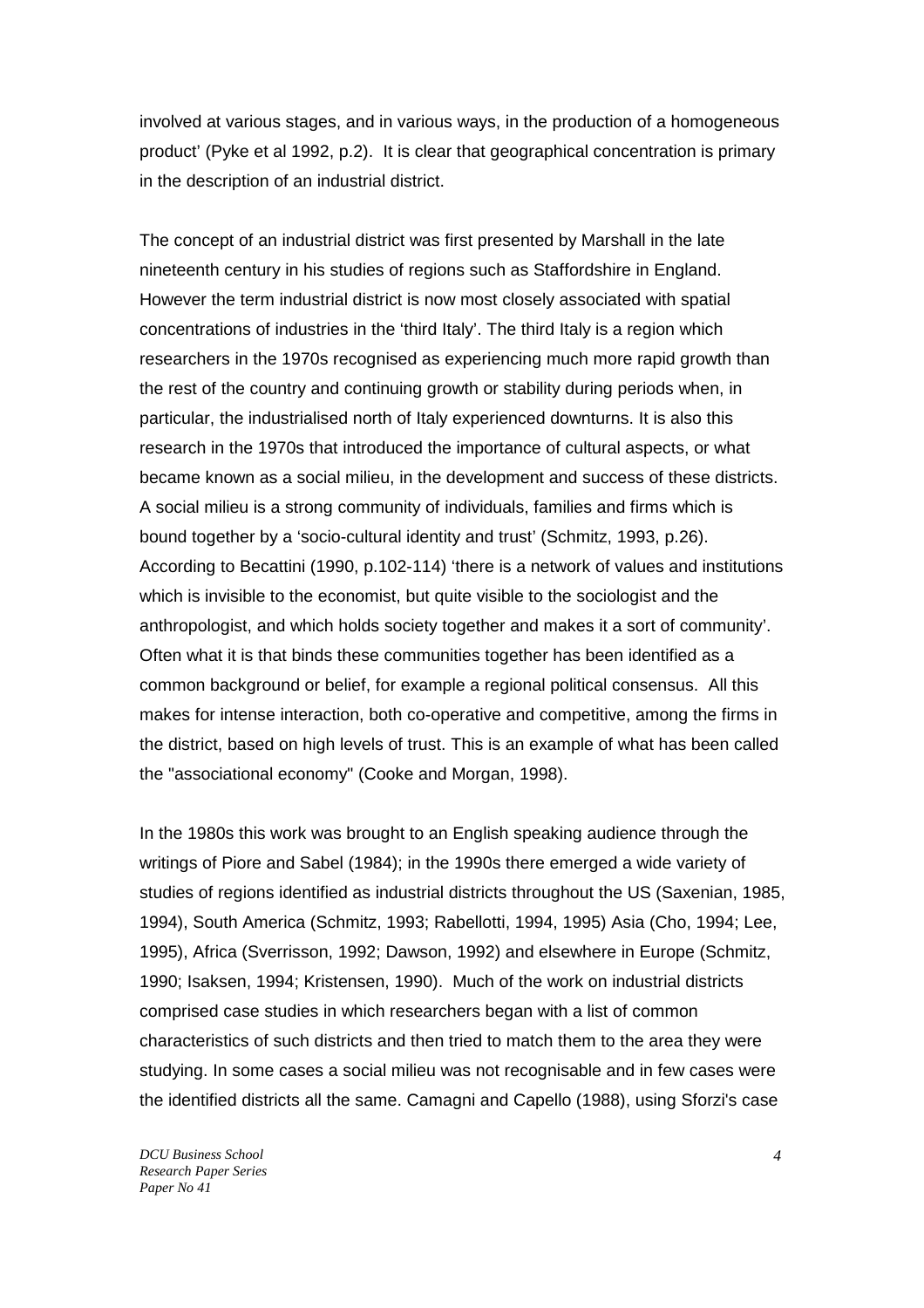studies of 60 districts, find that 'significant differences exist' among them even though they were all identified as industrial districts (see Amin and Robins, 1990, p.197). More recently Lazerson and Lorenzoni (1999) refer to differences among Italian industrial districts in terms of the various combinations of market and hierarchy in relations between firms.

Some criticised the industrial district literature for being too concerned with localisation at a time when globalisation is increasingly important. Amin and Robins (1990, p.115) believe 'the local economy can only be seen as a node within a global economic framework'. Similarly Schmitz (1995, p.556) believes that the literature on industrial districts 'is strong on linkages internal to the cluster but weak on external linkages' (see also Lazerson and Lorenzoni, 1999). Thus the criticism is that the industrial district literature concentrates on place at the expense of space, if we take space to be the wider geographical region in which the districts' industries operate.

This is a valid criticism which underlines a key factor in the work on industrial districts; the success of the third Italian districts led to a search for similar industrial systems (and/or for characteristics that could lead to similar industrial systems) elsewhere. This resulted in a focus on the internal workings of the region being studied as researchers tried to identify characteristics most commonly associated with an industrial district. While industrial district research may have been perceived as (and indeed in some cases, particularly in the early stages, was) promoting selfcontained regional development, close scrutiny of the industrial districts identified shows this that they are not self-contained. At the very least every industrial district is dependent upon the national, or more often the global market. Often local production inter-links with global markets. Much of the literature has ignored nonlocal linkages (though see Lazerson and Lorenzoni, 1999) and where it has not, there has been a suggestion that the emergence of such linkages was indicative of the decline or failure of the district (in particular Harrison, 1994).

While there had been criticisms of the idea of industrial districts as stand alone local economies it was only in the mid-1990s that any effort was made to address this issue. Park and Markusen (1995), Park (1996) and Markusen (1996) distinguish between sticky places and slippery spaces and develop types of industrial district.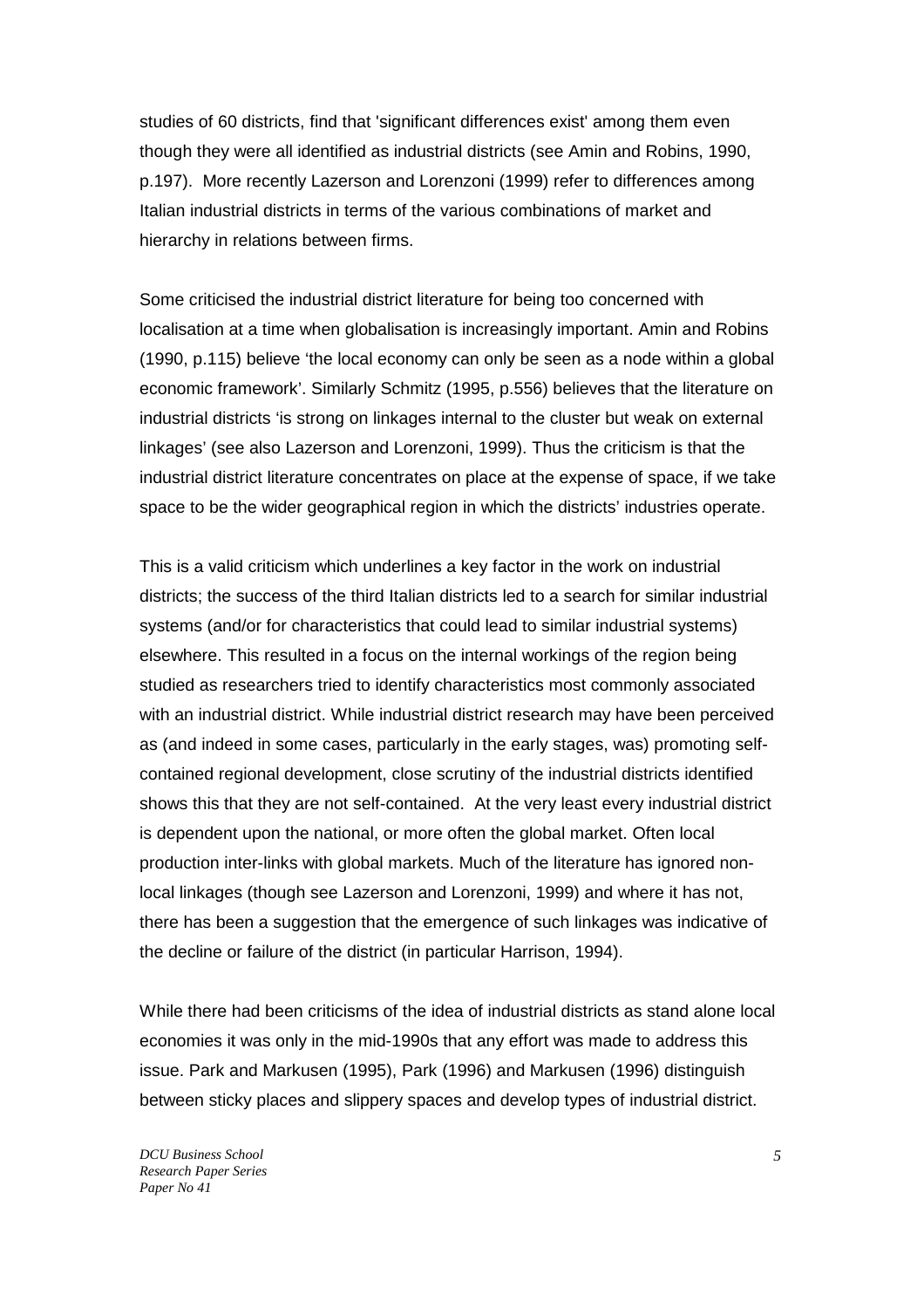The main emphasis in this categorisation is the distinction between activity which is internal and activity which is external to the district. There are nine types of district outlined by Park (1996). They include: a) those where there are 'extensive local suppliers' and customers' networks and only limited non-local networks; b) the satellite type 'which have extensive nonlocal suppliers' and customers' networks with only limited local networks'; and c) 'hub and spoke' districts which have both extensive local and external linkages. These types of local production systems are to varying extents linked to a wider market or production space. In this way space has become an issue in the literature on industrial districts.

While the work of these authors has significantly contributed to the industrial district literature, its weakness lies in the fact that their definition of industrial districts is much wider than that of most other researchers. According to Markusen, her paper identifies three additional types of industrial district; throughout the article, however, what she is actually referring to are 'sticky places', defined as those 'which sustain their attractiveness to both capital and labour' (1996, p.293). These places do not necessarily have the characteristics of an industrial district as defined by Pyke, for example. Primary features of an industrial district as so defined are that there is a social milieu and intense interaction among firms. In the 'satellite' type of industrial district 'its most conspicuous feature is the absence of any connections or networks within the region and the predominance of links to the parent corporation and other branch plants elsewhere' (Markusen, 1996, p.304); in the 'hub and spoke' districts 'markedly lacking is the cooperation among competitor firms to share risk, stabilize the market, and share innovation. Strategic alliances on the part of the larger firms are more apt to be forged with partners outside the region' (Markusen, 1996, p.303).

Rather than a taxonomy of industrial districts what Park and Markusen have developed is a taxonomy of industrial agglomerations. The success of their work is that it shows the importance of external, non-local, or what we have called 'space' factors in all industrial agglomeration research. Lazerson and Lorenzoni's (1999) very recent empirical work on the impact of extra-district firms on intra-district development also brings in the space factors, and to a much greater extent conforms to the usual definition of third Italian industrial districts.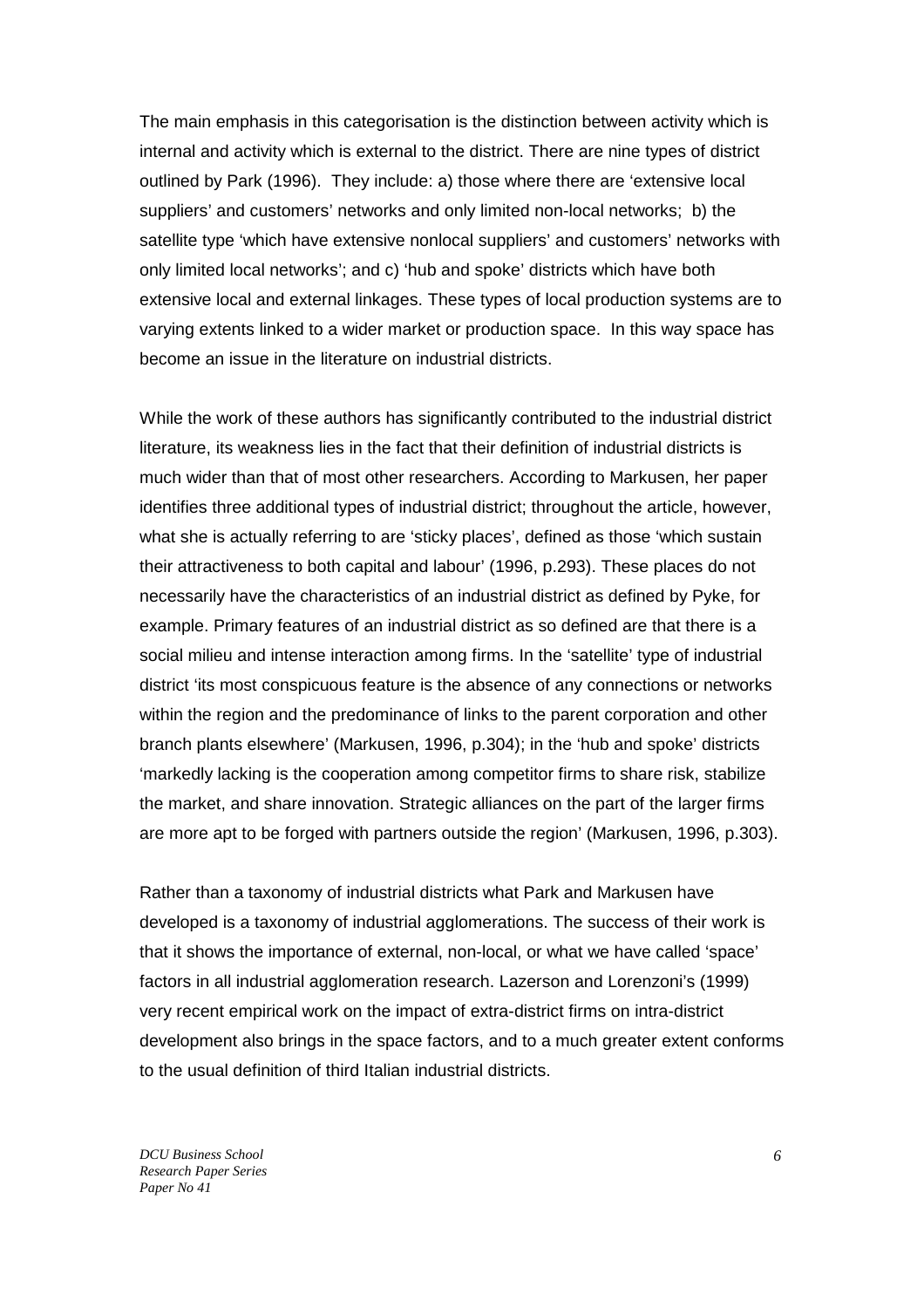In the late nineteenth century work on industrial districts, geographical concentration or 'place' was the primary characteristic. As the literature developed in the 1970s culture or a social milieu also became an important feature. Now in the 1990s the literature is also considering 'space' or external linkages and thus creating a link between the globalisation and localisation literatures.

In the remainder of this paper an Irish example of a local production system will be presented, the wooden furniture sector in Co. Monaghan. The case study will investigate the importance of place, space and culture in the development of this industry and in so doing will underline the limitations of both neo-classical and, to a lesser extent, industrial district approaches to local production systems.

#### **THE WOODEN FURNITURE INDUSTRY IN CO. MONAGHAN**

#### **Outline**

Co. Monaghan is located in the north east of Ireland on the border with Northern Ireland. It is the fifth smallest county in Ireland and has a population of 51,262. Traditionally agriculture has been the most important industry in this county and a local study in 1909 stated 'the occupations of the people are almost wholly agricultural, there being few industries and these of an unimportant character' (County Monaghan Year Book and Directory, 1909, p.39). However there were also cottage industries which were unrelated to agriculture. Between 1980 and 1990 the relative importance of agriculture continued to decline and by 1991 only 22.5 percent of Monaghan's labour force were directly employed in this sector (CSO, 1993). At the same time the number of industrial firms continued to grow.

The latest industrial Census (CSO, 1997) reports that there were 109 industrial establishments in Monaghan in 1995 employing 4,042 people. In terms of number of firms, the largest sector in Monaghan is timber and wooden furniture with 32 firms. The next highest concentrations are the metal and engineering, and food sectors<sup>2</sup> with 21 and 20 firms respectively (CSO, 1993 $^3$ ).

The wooden furniture industry in Monaghan is also important in national terms. After the two largest cities in Ireland, Dublin and Cork, Monaghan has the next highest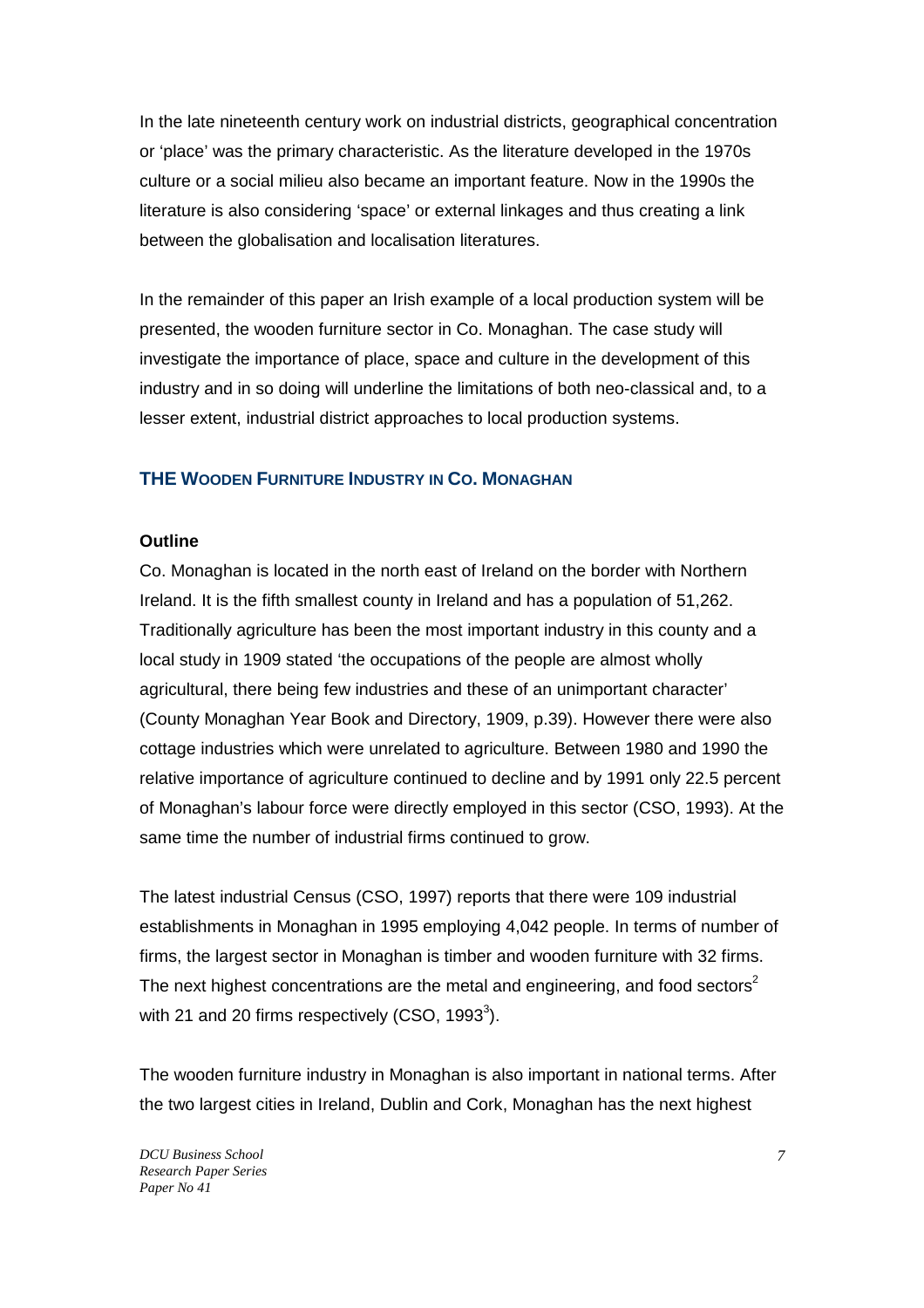number of timber and wooden furniture firms located within its boundaries. The largest furniture firms in Ireland are located in Monaghan and they dominate the national industry's exports.

The manufacture of wooden furniture in this county can be traced back to 1801 where Coote reported that 'near Glennon is a thickly inhabited neighbourhood where about an hundred carpenters reside, who are constantly employed in furnishing the neighbouring fairs and markets with the several articles of country work and furniture; the adjoining wood supplies them with timber on very cheap terms' (1801, p.154). It seems that originally the industry may have developed close to a source of wood but that is no longer the case and all of the wood used in this industry is either imported or brought from the wood processing centre in Scarrif in Co. Cork.

This sector manufactures a wide variety of bedroom and dining room furniture as well as fitted kitchens. Firms range in size from as few as two employees up to 147 and many are family run. Some pre-date the 1950s while others have only opened in the 1990s. Research on this sector identifies it as an industrial district (Mottiar, 1997; Jacobson and Mottiar, 1999) and as such place and culture have played an important part in the development and success of the industry. But as an industry which relies upon foreign markets for customers and raw materials it has strong external linkages also making space an important factor.

#### **Place**

As already outlined there is a concentration of wooden furniture firms in Co. Monaghan; in fact there is on average one firm every four hectares. However these firms are even more confined than this; within a six mile semi-circle of Monaghan town there are some 22 such firms. Aside from Monaghan town, Emyvale which is about six miles north of the county's capital is the most densely populated area in terms of furniture firms, boasting six firms which employ almost half of the local population aged between 25 and 64 years (see Figure 1).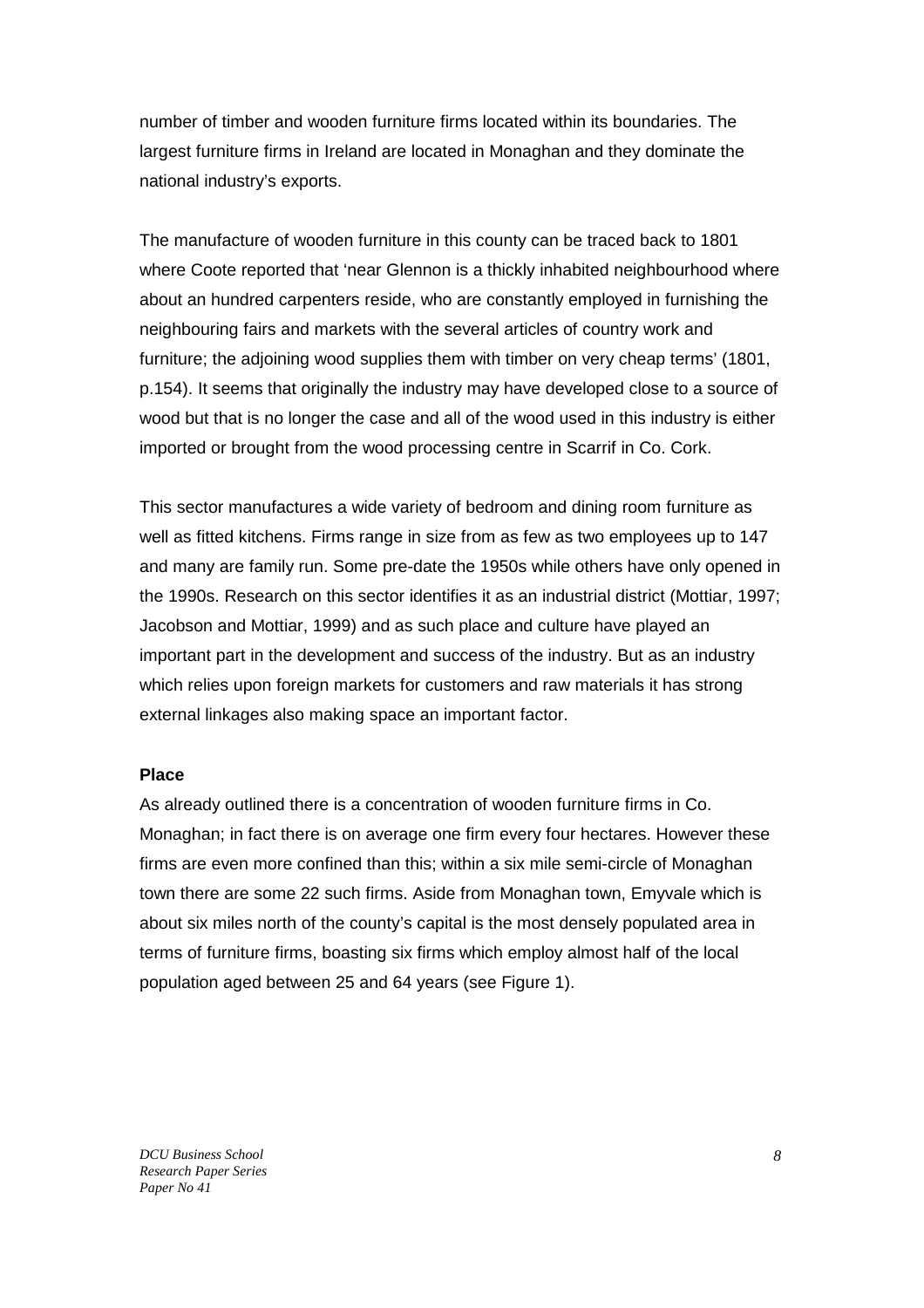

**Figuur 1: Furniture Industrial District in County Monaghan, Ireland**

The location of these furniture firms within Co. Monaghan has been an important factor in the sector's development. As outlined above perhaps the original reason for the location of carpenters in this area was the afforestation but with this long gone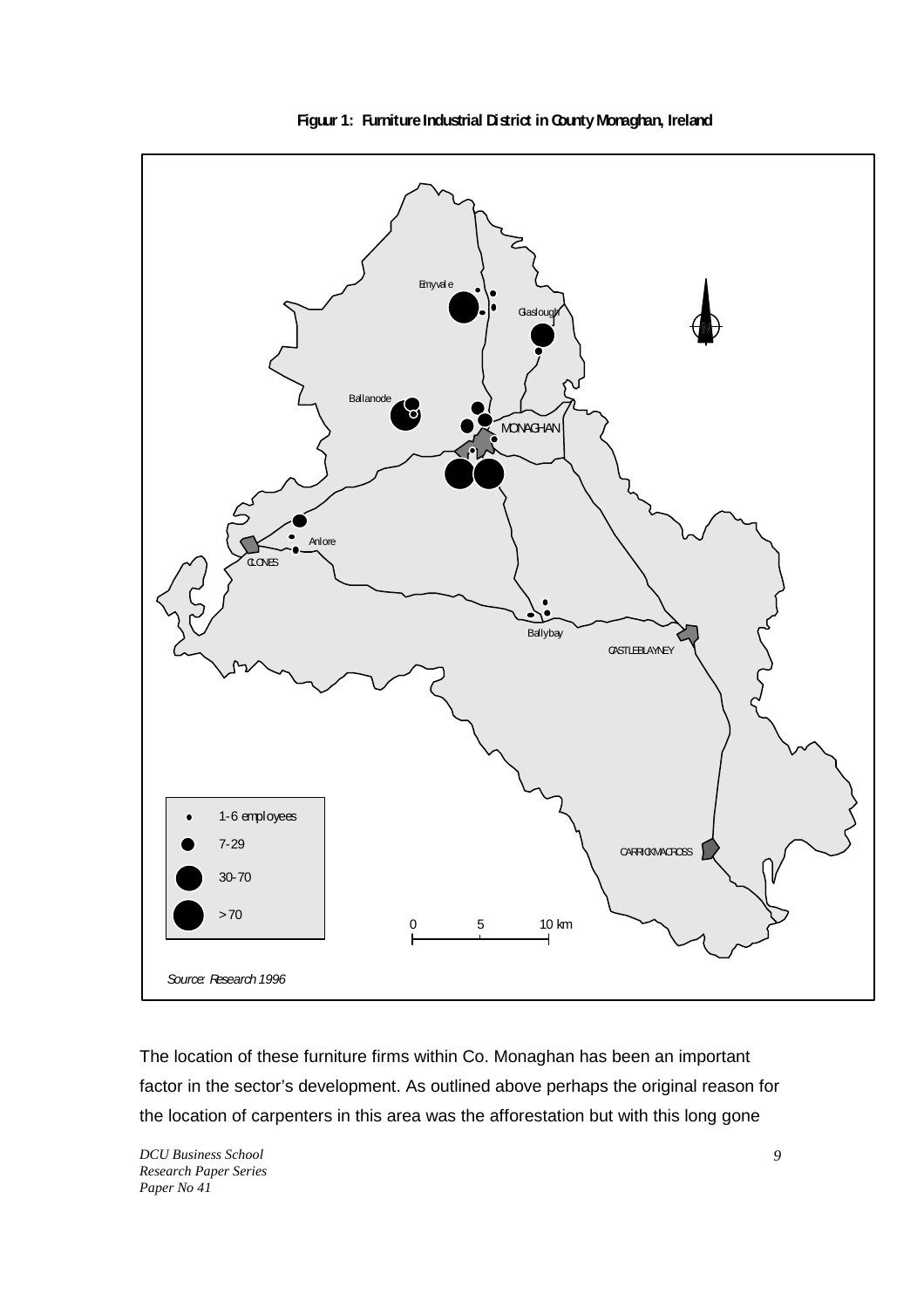there are still advantages for firms setting up in this area. Firstly they are located on the border which provides them with easy access to the Northern Ireland market as well as that of the Republic, and close to the port of Larne which provides access to Northern Britain.

Secondly, there is a history of wooden furniture manufacturing firms in the area. This ensures a ready supply of labour<sup>4</sup> - what Marshall called hereditary skills whereby 'the mysteries of the trade become no mysteries; but are as it were in the air and children learn many of them unconsciously' (1898, p.350). It also facilitates cooperation as most of the owners know each other. This co-operation should not be overstated and it must be noted that it occurs in conjunction with competition. The most common form of co-operation is the lending of machinery, mainly hand tools; 11 firms (48 percent of respondents) say that they would do this often or occasionally. Other examples of informal co-operation involve the exchange of information. For example subtle co-operation occurs between two fireside chair manufacturers. According to one, each has its own customers and they 'do not step on each other's toes' in order to take business from each other. Furthermore if one gets an order from a new customer he phones his competitor to check that he has not stopped supplying that customer because of non-payment (Mottiar, 1997) $5$ .

An example of more formal co-operation is the situation where two firms jointly manufacture one of the best known Irish ranges of furniture, the Rossmore range. Their jointly employed designer designs products for each firm which they both manufacture and then competitively sell on the same markets. Both of these types of co-operation (informal and formal) are associated with personal contacts. The owners know each other well enough and have dealt with each other sufficiently that there is mutual trust that accurate information will be given and that there will be no reneging on deals. This trust may be a result of the personal relationships between owners created by frequent face-to-face contact of both a social and business nature, living near each other, and/or knowing each other - or at least each other's reputations - of old. Geographical concentration has created the right environment for trusting relations and thus encouraged inter-firm co-operation to develop.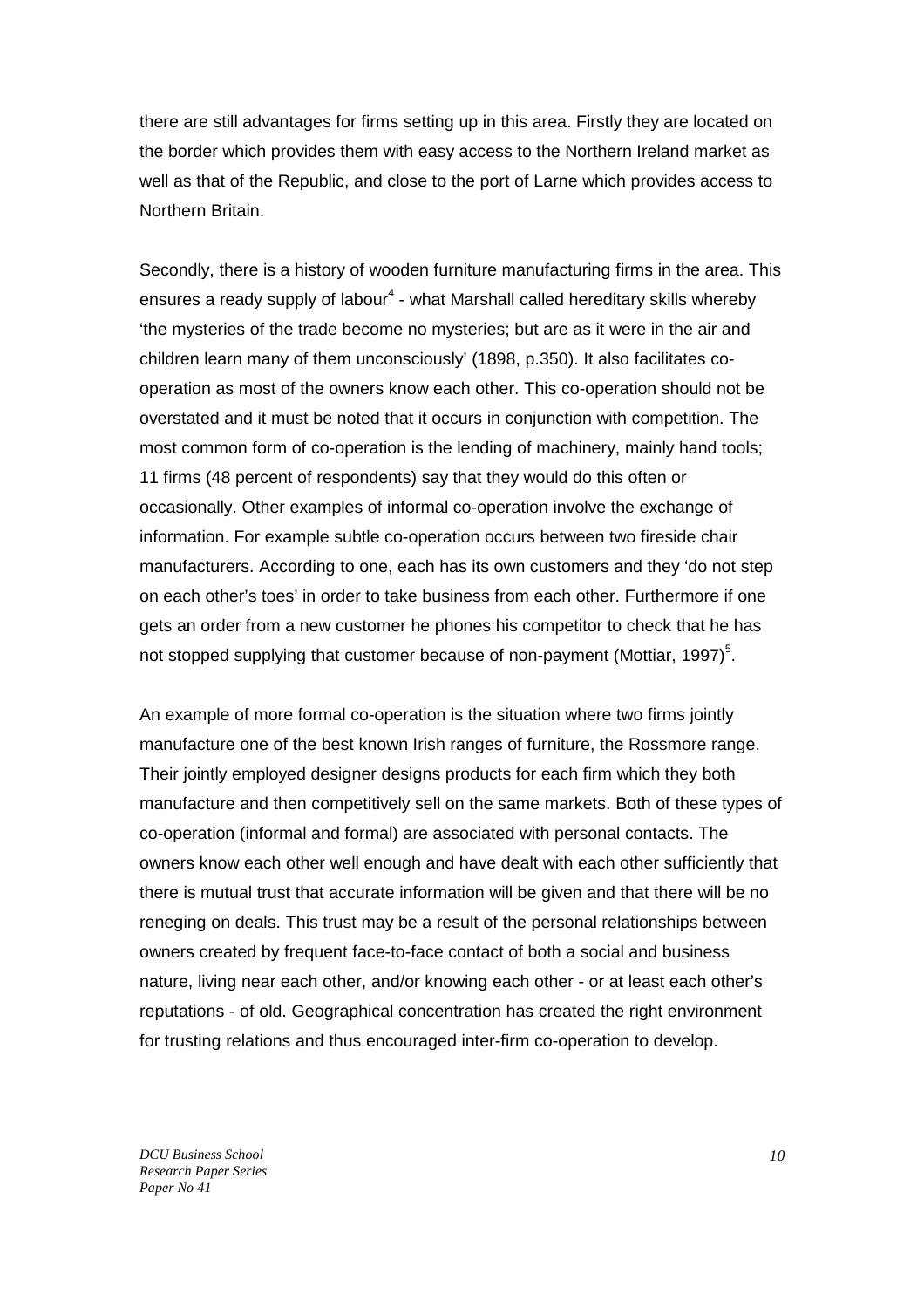There is also some evidence of vertical disintegration in this sector which is encouraged by the concentration of firms. One firm specialises in turning legs, another in the manufacture of doors for fitted kitchens, another two in fireside chair frames, one in manufacturing dining room chairs and yet another in carving occasional tables. The concentration of wooden furniture firms in the area allows some firms to specialise in particular stages of production. This improves efficiency and often the quality of products manufactured in the district.

The geographical concentration of firms encourages the continual emergence of new firms which has created new competitors, co-operators and sub-contractors. Marshall describes how firms are attracted to an area where there is a ready supply of skilled labour. In the case of Monaghan new firms are established here most often because having done apprenticeships in local firms, people set up their own firm in the same area where they live and have family and friends. In some cases these firms do not manufacture domestic furniture but instead engage in related areas like the manufacture of wooden shop fronts or wooden furniture for pubs and restaurants. In this way the sector is continually re-creating itself.

The place, Monaghan, has provided firms with easy access to markets in Northern Ireland and Britain. The concentration of firms in this place has encouraged the further development and emergence of firms, and facilitated inter-firm co-operation. Place, in a sense, has for this industry emanated from both the internal economies of scale associated with the growth of plants and firms, and the external economies of scale which have encouraged new firms to emerge in the proximity. Place factors, both in terms of where Monaghan is located within Ireland, and the geographical concentration of firms in this area, have both aided the development of this sector and facilitated its expansion.

#### **Space**

It has generally been argued that for most industrial districts all, or most, of the inputs required in the industry are manufactured locally (though see Lazerson and Lorenzoni, 1999). The primary input for the furniture industry in Monaghan, wood, is purchased either from elsewhere in Ireland or abroad: some 46 percent of the wood which is required comes from elsewhere in Ireland and a further 46 percent from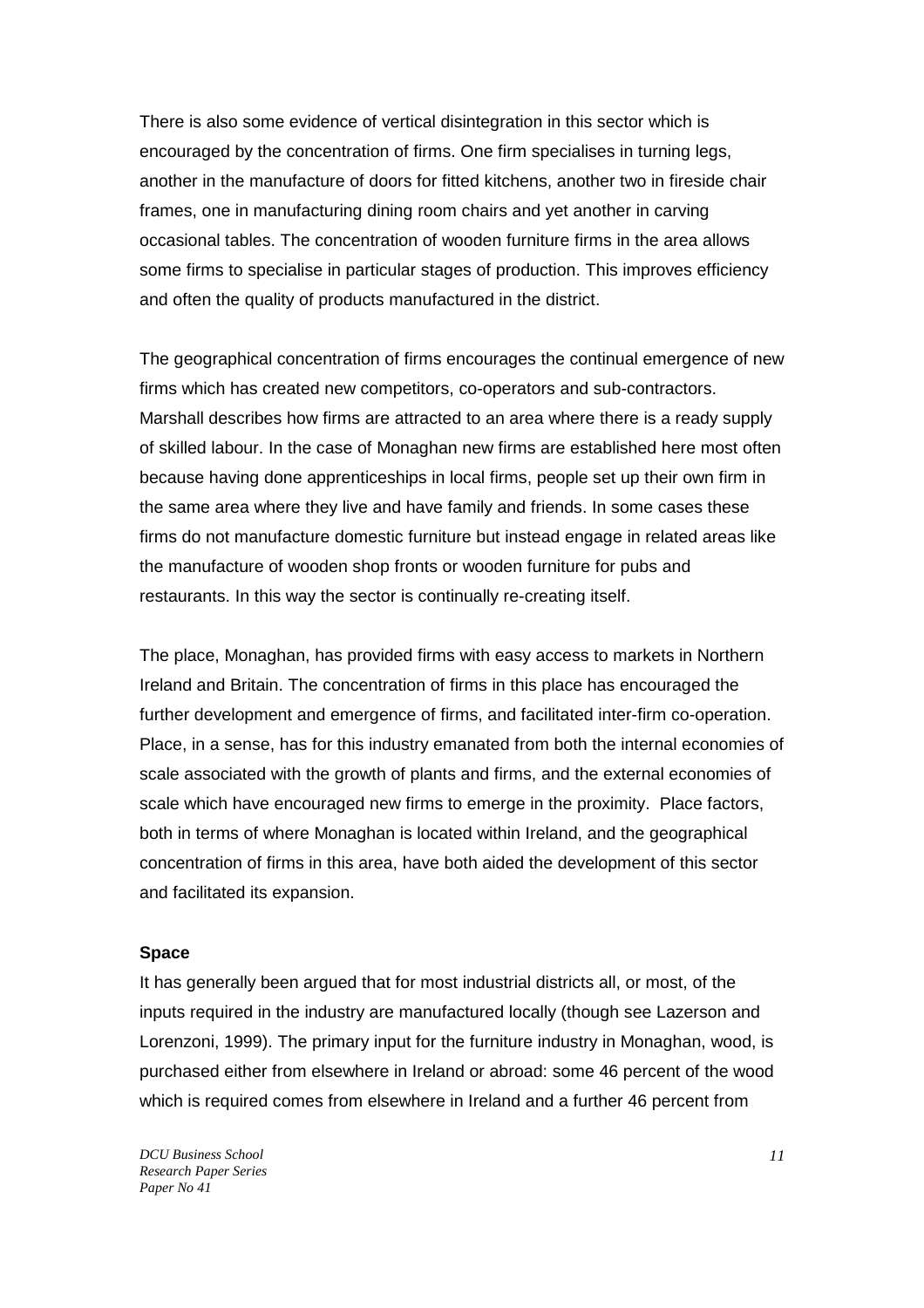abroad. Also, 83 percent of new machinery and 64 percent of second hand machinery is purchased abroad<sup>6</sup>. The sector is also highly export oriented and the biggest Irish wooden furniture exporters are located in Monaghan.

Thus the wooden furniture industry in Monaghan is not reliant on local inputs; the majority of inputs and machinery are purchased from elsewhere. However all stages in the **manufacture** of furniture are undertaken in the local area, some of them internally, within firms, and others sub-contracted out to specialist firms in the area. Thus it has both local and non-local linkages making it similar in some respects to what Park and Markusen (1996) call a 'hub and spoke' type of district.

This is a sector which is heavily influenced by external factors. This includes at a basic level the price and availability of raw materials, but as a sector which exports a large proportion of its output to the UK market it is also constantly aware of and influenced by tastes in this market. Initially the furniture produced was primarily reproduction furniture, copies of the furniture which was popular in the UK. In more recent years however there has been significant development in the standard and originality of designs as well as technology; five years ago a company in the UK did a reproduction of one of the larger Monaghan furniture company ranges.

There is in Monaghan a sectoral concentration in the manufacturing stages of production of wooden furniture and this local production system has both backward and forward national and global linkages. Such linkages show what we have called the importance of space.

It was adapting to changes in the British market that has allowed this sector to survive. With a small market in Ireland the only route to growth and success for the wooden furniture industry is via exports, a principle long espoused by the government agencies. The location of firms in Monaghan made these markets more accessible and their dependence on foreign markets has made the sector responsive to change. This was exhibited most clearly in the move to produce cherry veneered furniture about five years ago as it became more fashionable (May, 1995). The external linkages which the industry has, has made it more adaptive to change and provided a route for growth.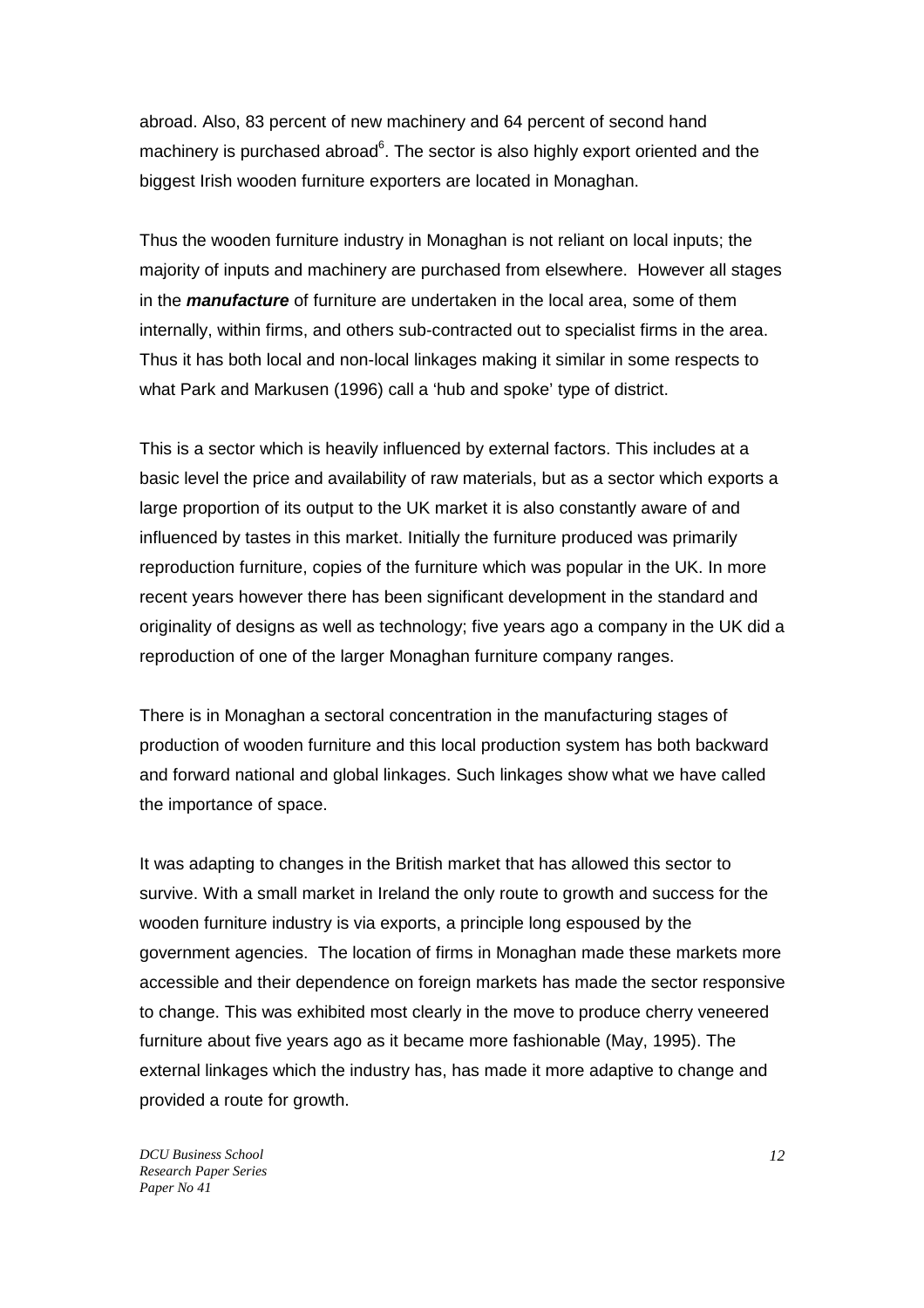#### **Figure 2: Genealogy of Furniture Firms in Monaghan**

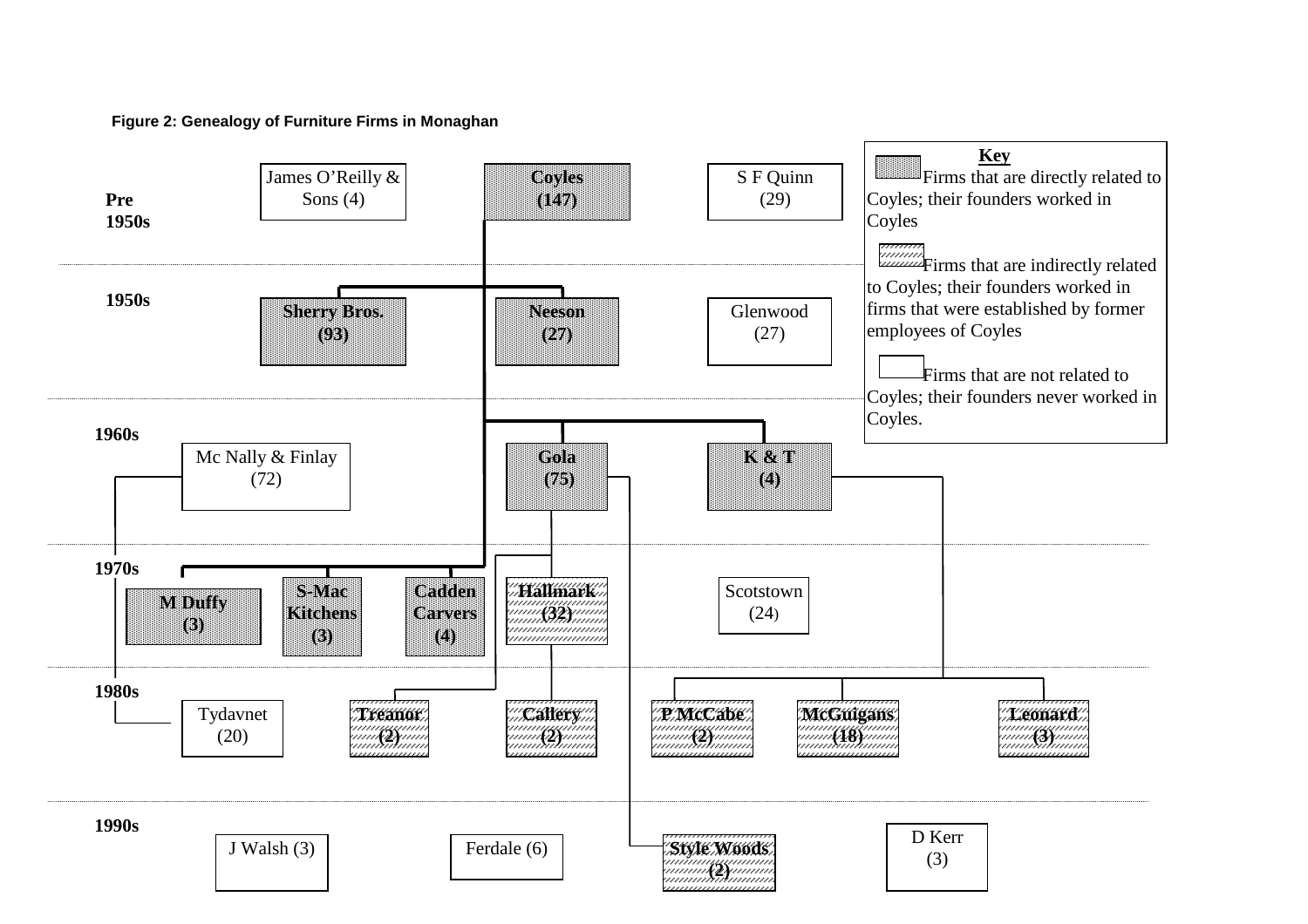#### **Culture**

As discussed above the existence of a social milieu was considered particularly important in the research on industrial districts in the 'third Italy'. This milieu facilitates and encourages trusting relations between firms and provides communication channels through which information can easily flow. Similar backgrounds or political beliefs have often been identified as the source of this common identity. One may have expected religion in the border county of Monaghan to be a unifying factor but this was not so. In fact the idea of a professional rather than social milieu (Scott, 1988a and b; Storper and Scott, 1988) is more appropriate for a discussion on the wooden furniture industry in Monaghan. It is the professional relations between individuals that creates a culture of co-operation, trust and information exchange which has been so important in the development and success of the sector.

The genealogical tree of the sector (Figure 2) shows how the firms in this sector are related. It shows that 75 percent of the furniture firms in Monaghan that responded<sup>7</sup> are either directly or indirectly related to Coyles, the largest and one of the oldest firms in the area. The owners of nine firms did their apprenticeship in Coyles before establishing their own firms, and a further nine firms are indirectly related in that their founders worked in firms owned by those who had originally done their apprenticeship in Coyles. This has similarities with other industrial districts, for example in Santiago (Wilson, 1992) and West Jutland (Kristensen, 1990), although unlike these regions there is little clear evidence in Monaghan of former employers aiding the new venture either financially or with guaranteed sub-contracting. An industry expert stated that if the person setting up the firm 'was a senior person they would be on their own, if it was somebody who was in their early twenties... there would be moral support'. However, as will be shown below, whether or not there are guarantees, some of the owners of small sub-contracting firms do get orders from their former employers, among others.

This means that many of the owners of these firms worked together at some stage in their working life. One owner said that when he worked for his previous employer there were 16 employees in total; now 14 of them had their own businesses in the area. Another reported that he knew two of the other owners because they had been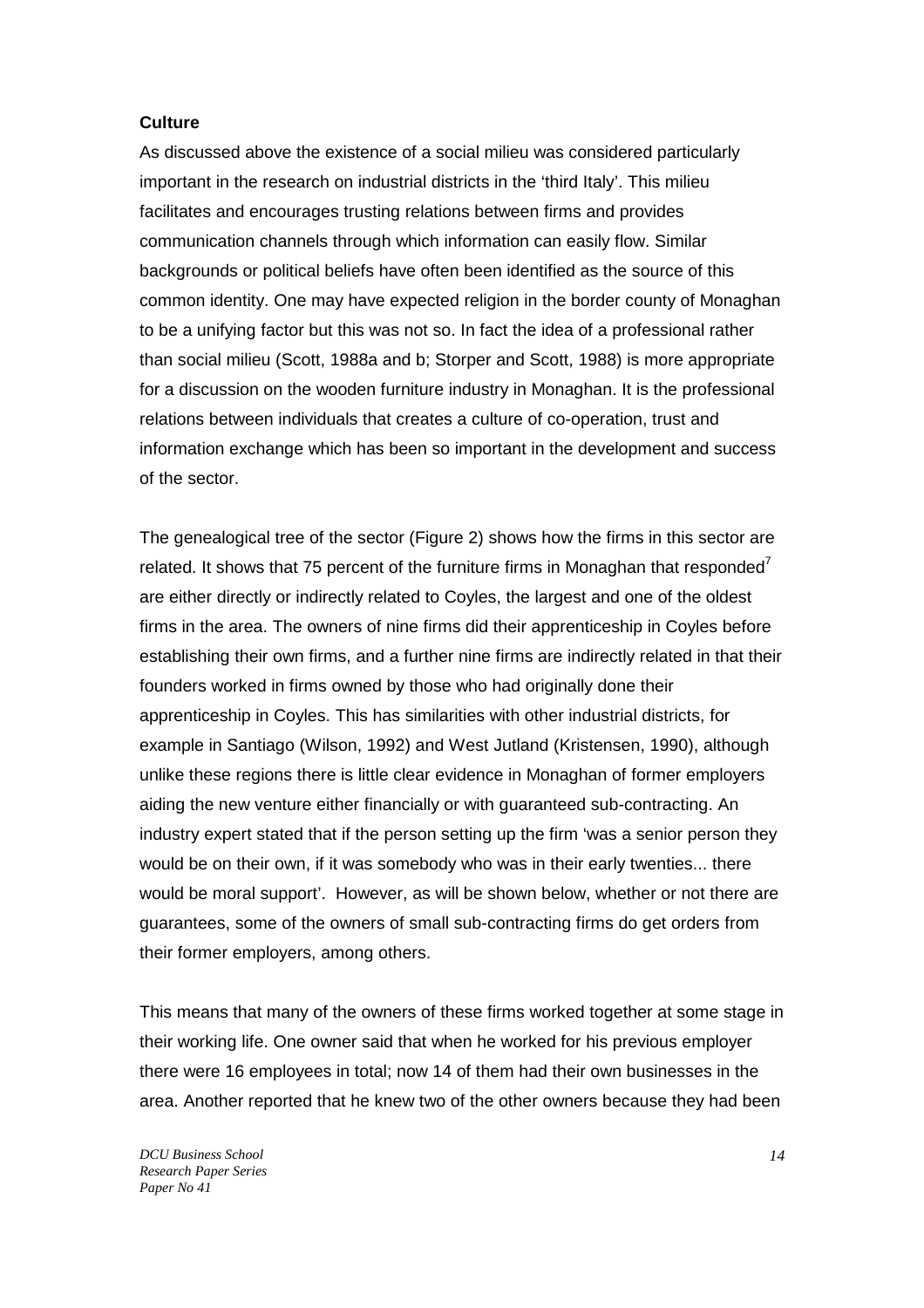at school together. This creates a social network of owners of furniture firms similar to that described by Brusco (1982, p.178).

This professional milieu creates a culture whereby owners of firms exchange information and ideas, even if only to a limited extent. Sometimes this information is exchanged via employees chatting in a social setting and it is not always something the employer wants known. For example when a number of the larger firms employed a consultant who introduced piece rates that resulted in increased wages for the employees, within days the employees of another firm knew exactly what the differential was between the respective wage rates. Within a short space of time this firm introduced a similar scheme using the same consultant (Ryan, 1996).

The professional milieu has resulted in a certain level of trust between individuals as they know each other, either because they used to work together, they are neighbours, they went to school together or they attend the same church. This type of trusting relationship between firms has encouraged inter-firm co-operation, the flow of information and the use of sub-contractors.

In one case (which can be described as an example of 'putting out') a former employee of one of the larger firms has his own firm which manufactures occasional tables for his former employer. The new owner receives wood from his previous employer, he makes and carves the tables and the product is then collected by the larger firm's vans. In another case a firm was established by a former employee to turn wood which was sold to the firm that he used to be employed in. In another, a fitted kitchen manufacturer collects the doors which a sub-contractor manufactures for him.

The professional milieu that exists in this sector has aided its development and success in a number of different ways. Firstly, in some cases existing firms help and facilitate the emergence and expansion of new firms by providing them with business or support as described above. The research in Monaghan showed that 70 percent of respondents believed that to have worked in another firm in the sector was useful in order to succeed as an entrepreneur in the local industry. Secondly, the flow of information which is facilitated by the professional milieu means that the amount of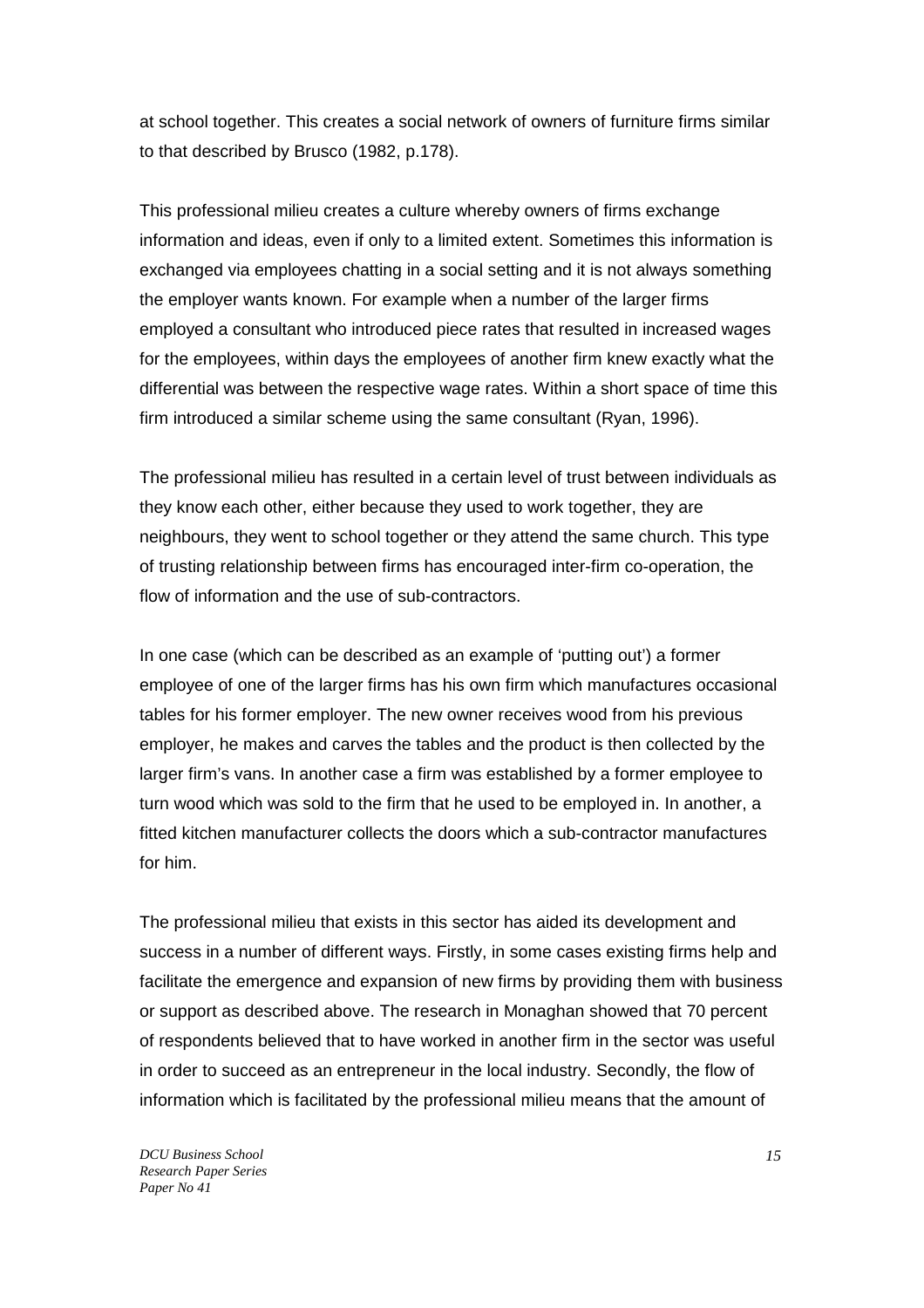information and knowledge in the sector as a whole is greater than that concentrated within any one individual firm. Each firm gains from the new ideas of others and in turn their ideas benefit others in the district. 'In Prato, information on production techniques does diffuse widely and rapidly, because families live in the same social context and because apprentices move easily from one workshop to another' (Harrison, 1994, p.102). The research in Monaghan on which this article is based found that machinery suppliers, exhibitions, fairs, specialised publications, workers previously employed in other firms and social occasions are important sources of information for process innovation. While there is little evidence of this sector achieving high levels of innovation, the professional milieu aids the flow of information and thus the innovation that does exist.

#### **CONCLUSION**

The wooden furniture industry in Monaghan owes much of its success to its geographical location and concentration, external linkages with markets and suppliers, and the local entrepreneurial culture or professional milieu. Traditional economic analysis would concentrate on the profit-maximising behaviour of firms as individual entities. What we have shown in relation to this industry is that it is the complex inter-relationship among different firms, of different sizes and production processes, that helps explain the success or failure of the group. There is, for example, a myriad of small firms which act as suppliers, sub-contractors, competitors, or manufacturers of other types of wooden furniture or products which together with the larger furniture manufacturers make up this industrial agglomeration. It is the community of firms and their interaction, as much as the activity of individual firms, which explains the success of this sector.

An industrial district approach has the advantage of investigating the region as a whole rather than individual firms. It has what in some cases may be a weakness, however, in that it pays little attention to the external environment (non-local linkages). This my be appropriate in some cases, but what emerges from the above analysis is that linkages between the local and the external can play a fundamental role in the development and success of the local industry. This is consistent with the findings of Lazerson and Lorenzoni (1999).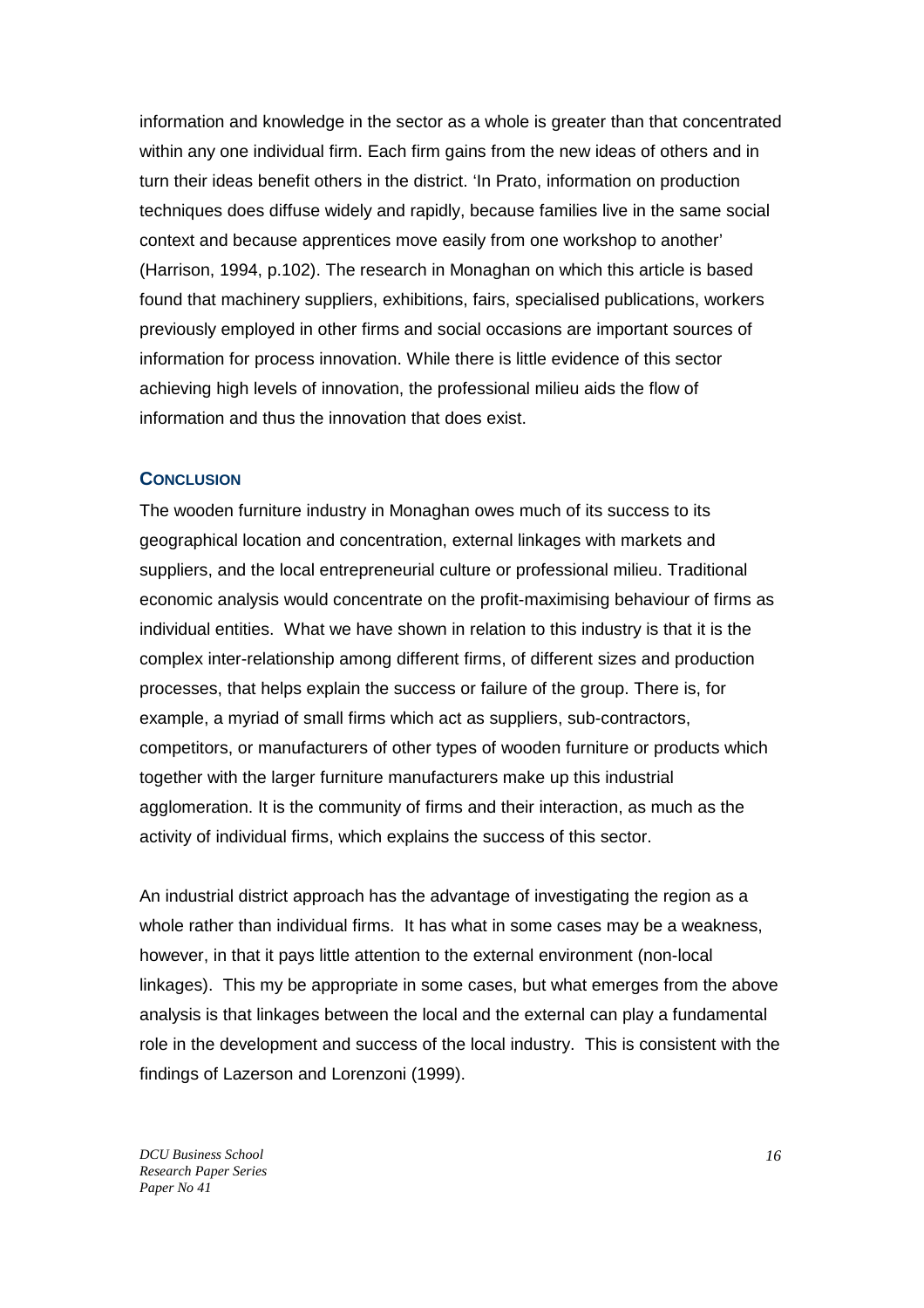Many factors have contributed to the development of the furniture industry in Co. Monaghan; what we have shown is that including place, space and culture provides a more comprehensive explanation of the development and success of an industry than any factor individually. These factors are, moreover, mutually reinforcing. The concentration of firms has created the professional milieu. This, in turn, has encouraged the emergence of new firms in Co. Monaghan. Without external markets for this industry, the fertile environment of the place would not have resulted in the growth of the industry. Without the fertile environment in this place, the existence of export markets may have resulted in the growth of this industry elsewhere.

Is this general conclusion true for global industries, like steel, petrol and cars. Park (1996) writes that

Pohang and Ulsan [in Korea] are typical hub and spoke [industrial agglomerations]. A steel company is the hub in Pohang, while initially a petroleum plant and now an automobile plant are the hubs in Ulsan... The competitive advantage of the hub and spoke industrial districts in Korea mainly originated from economies of scale and factor conditions, such as the availability of cheap labour, the provision of cheap industrial land and the availability of capital through government financial support and foreign loans (p.488).

These factor conditions were basic attractions that brought industry to this particular place. Space was important as these goods were traded globally. Local networks and embeddedness, features of what we have classified as culture, were not evident. However, these

industrial districts have developed into advanced types, with increasing local networks and embeddedness. The appearance of spin-offs, the organization of co-operative subcontracting firms by the large branch plants and government support for co-operative small firms are the major forces in the evolution of this dynamic during the restructuring phase in the east Asian countries (p.490).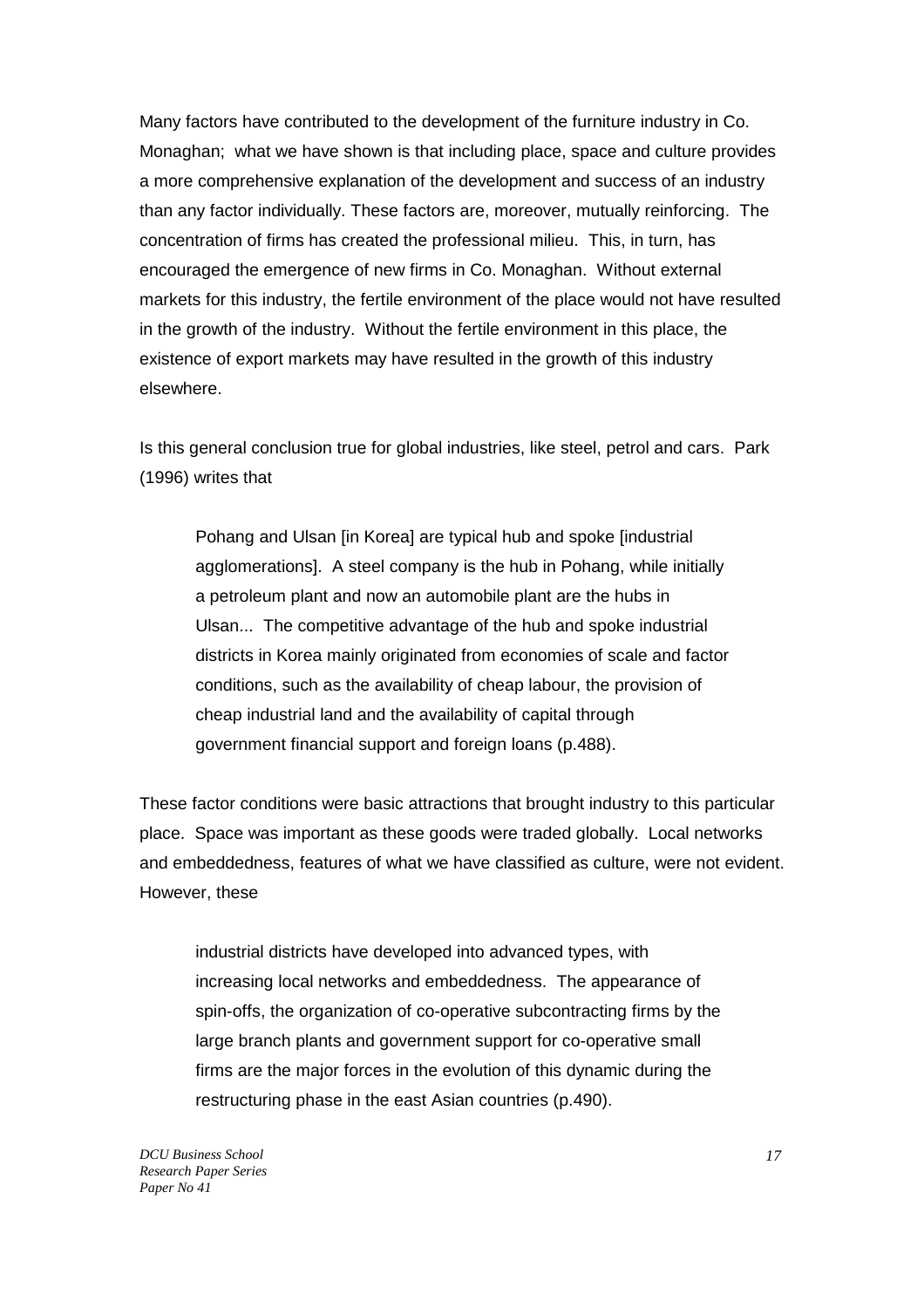An increase in interactions among firms, potentially leading to an intensification of the importance of the cultural factor can, therefore, occur.

Although place, space and culture may not be equally important in the development of an industry at any particular time, and one or more of them may change in importance over time, these concepts have been shown to be useful in explaining industrial development. The very difference in the degree of importance of the three factors, and the way that changes over time, may be of importance in comparing industries and, ultimately, explaining success.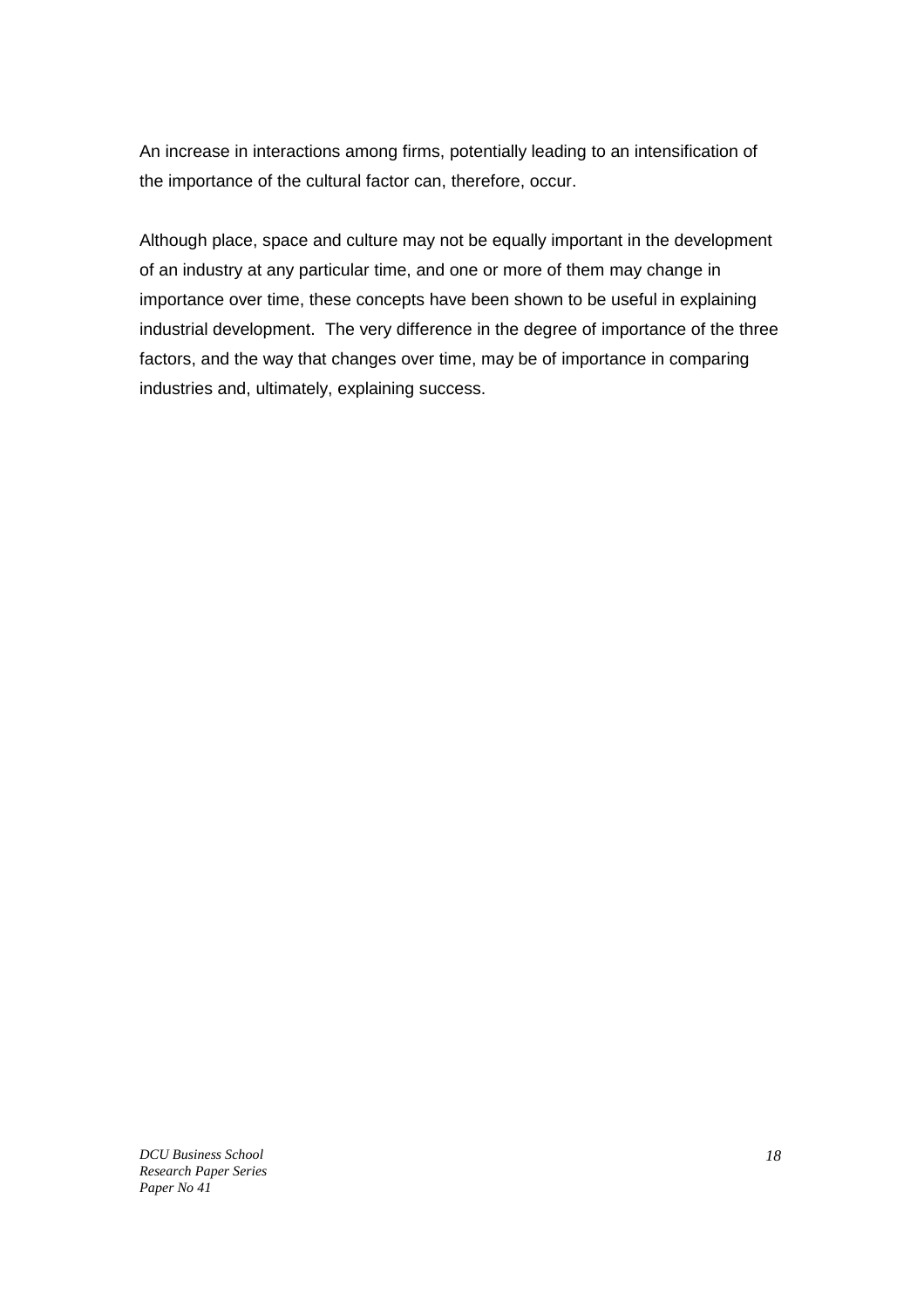### **REFERENCES**

Amin, A. and Robins, K. (1990) 'Industrial districts and regional development: Limits and possibilities', in F. Pyke, G. Becattini and W. Sengenberger (eds.) Industrial districts and inter-firm co-operation in Italy, International Institute for Labour Studies, Geneva, pp.185-219.

Becattini, Giacomo (1990) 'Italy', in W. Sengenberger, G.W. Loveman and M.J. Piore, The re-emergence of small enterprises - industrial restructuring in industrialised countries, International Institute for Labour Studies, Geneva, pp.144- 173.

Brusco, Sebastiano, (1982) 'The Emilian model: Productive decentralisation and social integration', Cambridge Journal of Economics, 6: 167-184.

Cho, M. R. (1994) 'Weaving flexibility: large-small firm relations, flexibility and regional clusters in South Korea', in P. D. Pedersen, A. Sverrisson and M. P. van Dijk (eds.) Flexible Specialisation: The Dynamism of Small Scale Industries in the South, Intermediate Technology Publications, London, pp.111-127

Cooke, P. and Morgan, K. (1998) The Associational Economy : Firms, Regions, and Innovation, Oxford University Press, Oxford.

Coote, Sir Charles (1801) Statistical survey of the county of Monaghan, Graisbery & Campbell: Dublin.

County Monaghan Year Book and Directory 1909-1913, William Swan: Monaghan 1909-1913

CSO (1993) Census of Industrial Production.

CSO (1997) Census of Industrial Production.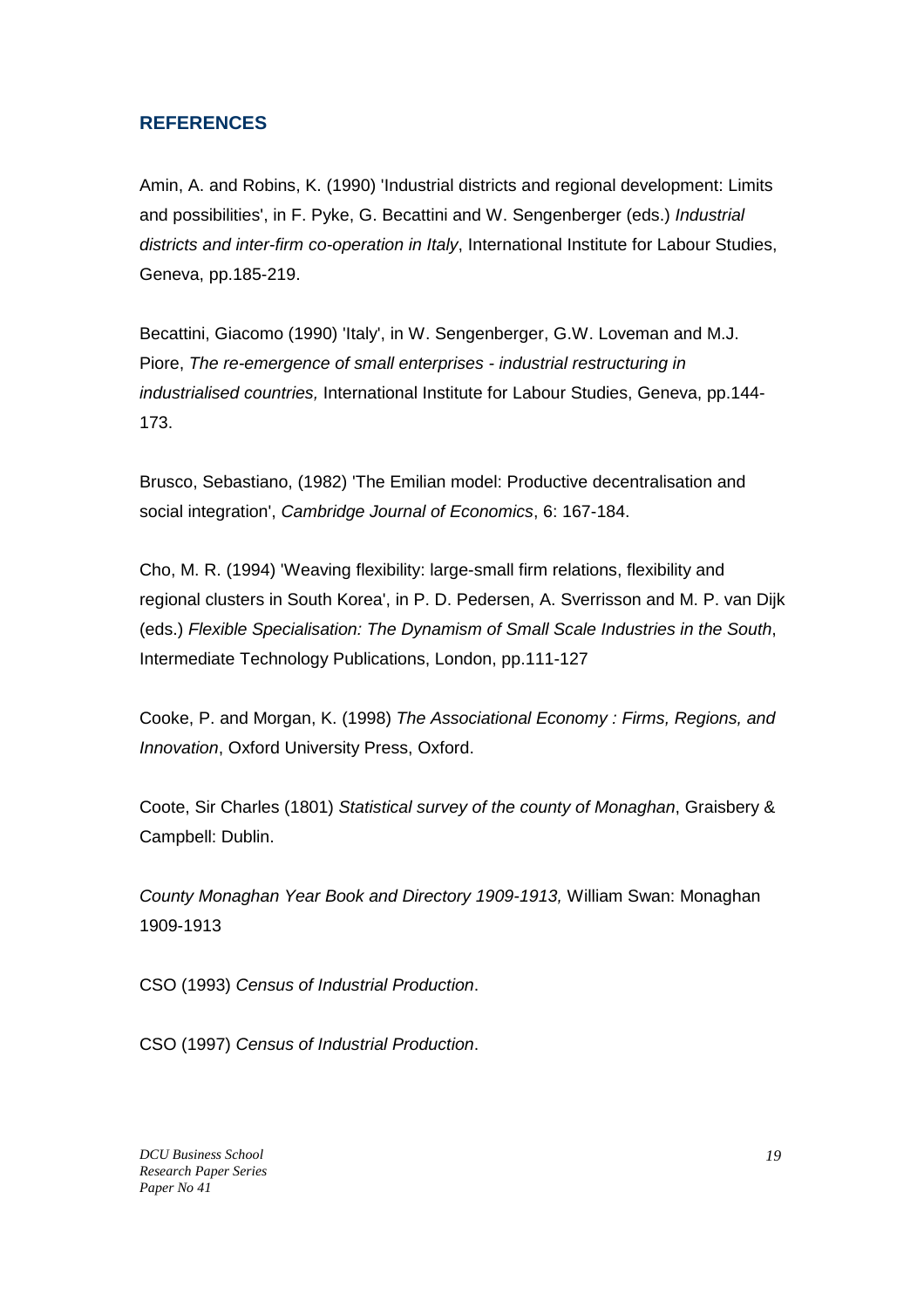Dawson, J. (1992) 'The relevance of the flexible specialisation paradigm for smallscale industrial restructuring in Ghana', IDS Bulletin 23 (2): 34-38.

Dosi, G. (1995) 'Hierarchies, markets and power: Some fundamental issues on the nature of contemporary economic organizations', Journal of Industrial and Corporate Change 4 (1): 1-20.

Grabher, G. (1993) 'Rediscovering the social in the economics of interfirm relations', in G. Grabher (ed.) The embedded firm: On the socioeconomics of industrial networks, Routledge, London, pp. 1-31.

Granovetter, M. (1985) 'Economic action and social structure: The problem of embeddedness', American Journal of Sociology 4: 73-84.

Harrison, B. (1994) Lean and mean: The changing landscape of corporate power in the age of flexibility, Basic Books, New York.

Isaksen, A. (1994) 'New Industrial Spaces and Industrial Districts in Norway: Productive concepts in explaining regional development', European Urban and Regional Studies 1 (1): 31-48.

Jacobson, D. and Mottiar, Z. (1999) 'Globalization and modes of interaction among SMEs in Ireland', European Planning Studies 7(4): 429-444.

Kristensen, Peter Hull (1990) 'Industrial districts in West Jutland, Denmark', in F. Pyke, and W. Sengenberger, eds. Industrial districts and local economic regeneration, International Institute for Labour Studies, Geneva, pp. 122-175.

Krugman, P. (1998) 'Space: The Final Frontier', Journal of Economic Perspectives 12(2): 161-174.

Lazerson, M.H. and Lorenzoni, G. (1999) 'The firms that feed industrial districts', Industrial and Corporate Change 8(2): 235-266.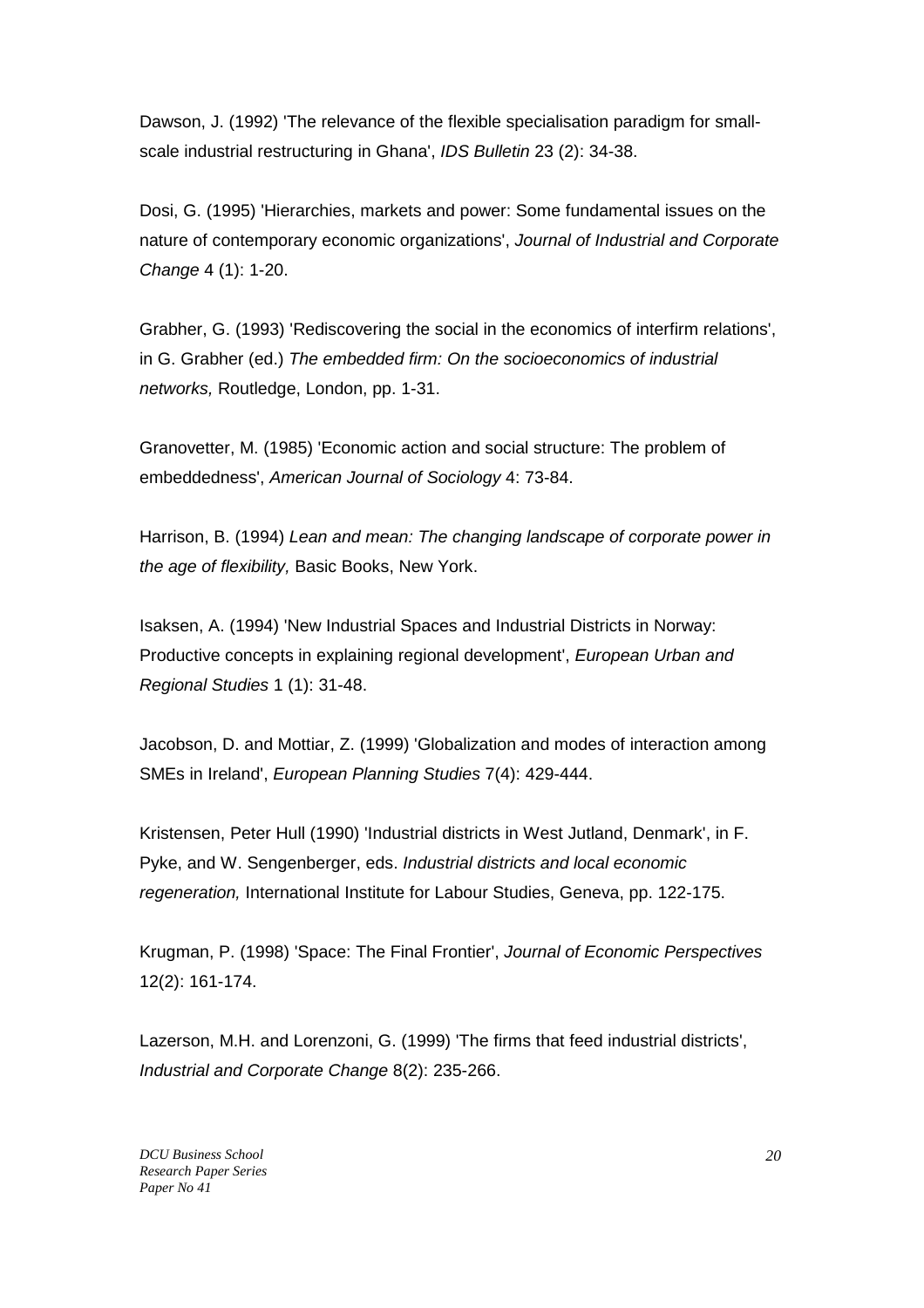Lee, C. J. (1995) 'The Industrial Networks of Taiwan's small and medium sized enterprises', Journal of Industry Studies 2(2): 75-87.

Lorenz, Edward H. (1988) 'Neither friends nor strangers: informal networks of subcontracting in French industry', in D. Gambetta (ed.) Trust: Making and Breaking Cooperative Relations, Basil Blackwell, New York, pp. 194-210.

Lorenz, E. (1999) 'Trust, contract and economic cooperation', Cambridge Journal of Economics 23 (3): 301-315.

Markusen, A. (1996) 'Sticky places in slippery space: A typology of industrial districts', Economic Geography 72 (3): 293-313.

Marshall, A. (1898) Principles of Economics Macmillan & Co., New York.

May, E, (1995) Consumer Products Department, An Bord Trachtala (Irish Export Board), Private Interview.

Mottiar, Z. (1997) Industrial districts and industrial clusters compared: applications to Ireland, Unpublished PhD thesis, Dublin City University.

Park, S.O. and Markusen, A. (1995) 'Generalizing new industrial districts: a theoretical agenda and an application from a non-Western economy', Environment and Planning A 27: 81-104.

Park, S.O. (1996) 'Networks and embeddedness in the dynamic types of new industrial districts', Progress in Human Geography 20 (4): 476-493.

Piore, M.J. and Sabel, C.F. (1984) The Second Industrial Divide: Possibilities for Prosperity, Basic Books, New York.

Pyke, F. Becattini, G. and Sengenberger, W., eds. (1992) Industrial districts and inter-firm co-operation in Italy, International Institute for Labour Studies, Geneva.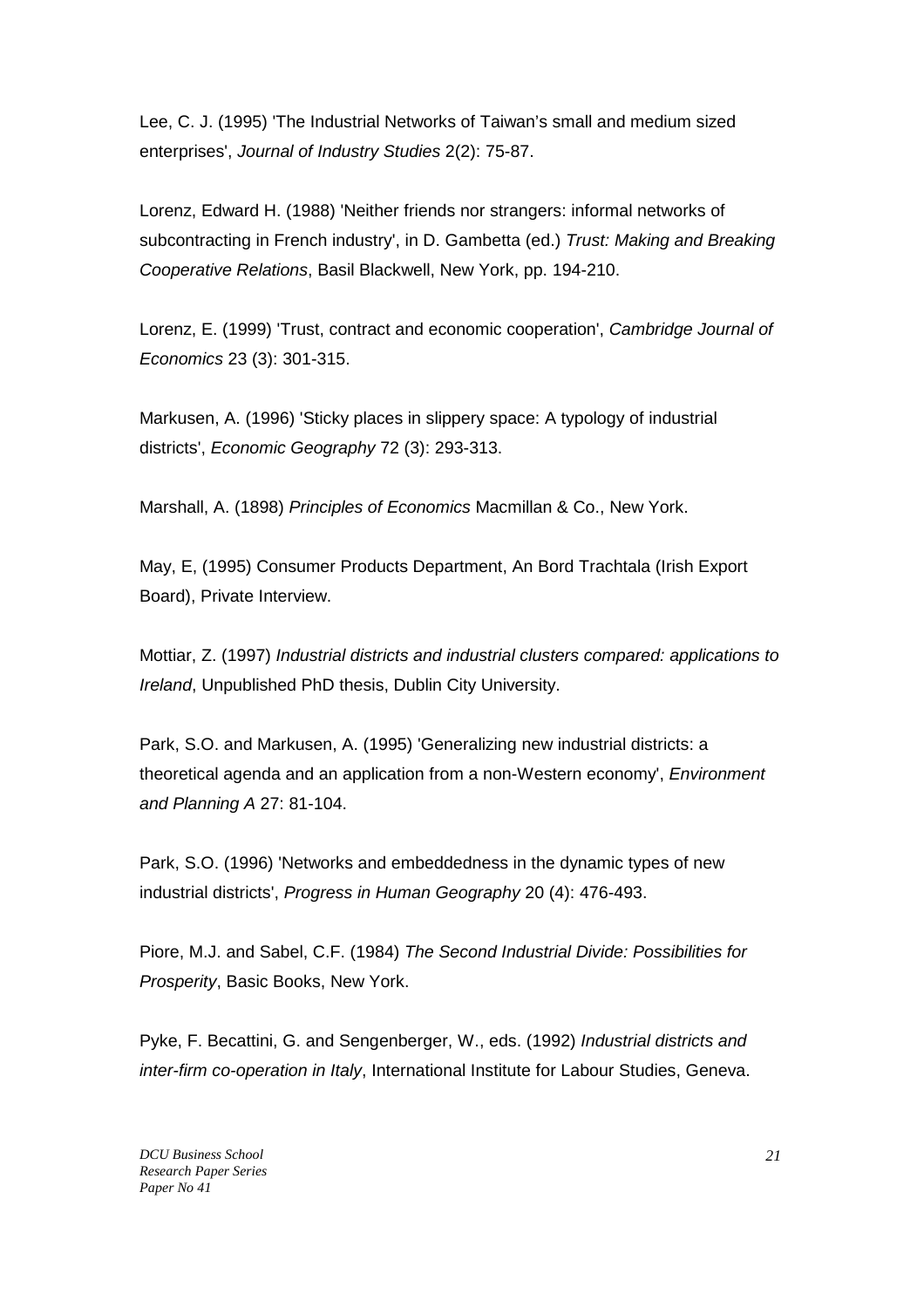Rabellotti, R. (1995) 'Is there an "industrial district model"? Footwear districts in Italy and Mexico compared', World Development 23 (1): 29-41.

Rabellotti, R. (1994) 'Industrial districts in Mexico: The case of the footwear industry', in Guadalajara and Leon, in P.D. Pedersen, A. Sverrisson and M.P. van Dijk, Flexible specialisation: The dynamism of small scale industries in the south, Intermediate Technology Publications, London, pp. 131-147

Ryan, J. (1996) Former private consultant for a number of the larger furniture firms in Monaghan, Private interview.

Sako, M. (1992) Prices, Quantity and Trust: Inter-Firm Relations in Britain and Japan, Cambridge University Press, Cambridge.

Saxenian, A. (1985) 'The genesis of Silicon Valley', in Hall, P. and Markusen, A. Silicon Landscapes, Allen & Unwin, Boston, pp.20-34.

Saxenian, A. (1994) Regional Advantage: Culture and Competition in Silicon Valley and Route 128, Harvard University Press, Cambridge.

Schmitz, H. (1990) 'Industrial districts: Model and reality in Baden-Württemberg, Germany', in F. Pyke, and W. Sengenberger, eds. Industrial districts and local economic regeneration, International Institute for Labour Studies, Geneva, pp. 87- 122.

Schmitz, H. (1993) 'Small shoemakers and fordist giants: Tale of a supercluster', IDS Discussion Paper 331.

Schmitz, H. (1995) 'Collective efficiency: growth path for small scale industry', The Journal of Development Studies 31 (4): 529-566.

Scott, A.J. (1988a) 'Flexible Production Systems and Regional Development: the rise of new industrial spaces in North America and Western Europe', Regional Studies 26 (3): 265-275.